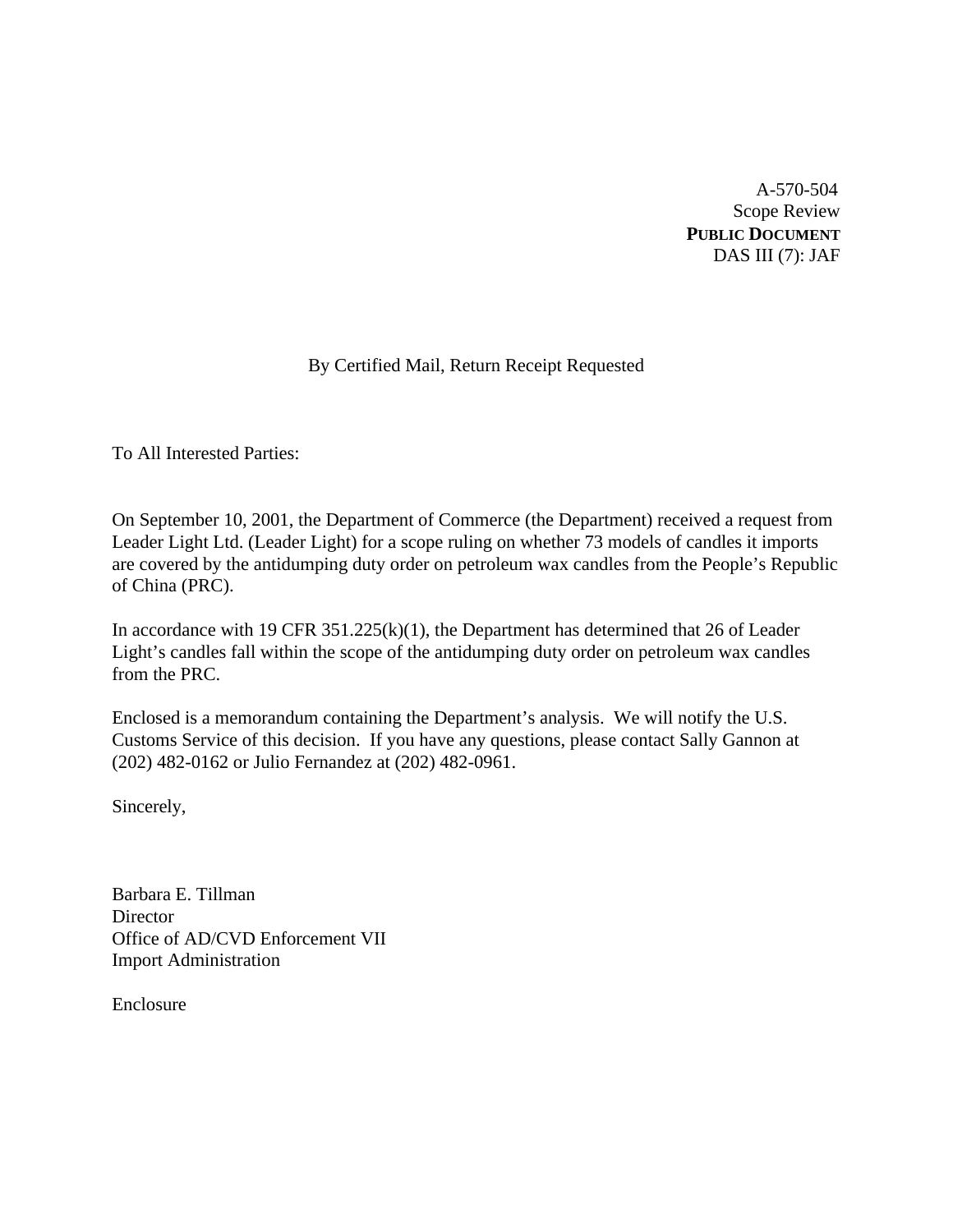### A-570-504 Scope Review **PUBLIC DOCUMENT** DAS III (7): JAF

| <b>MEMORANDUM FOR:</b> | Joseph A. Spetrini<br><b>Deputy Assistant Secretary</b><br><b>Enforcement Group III</b>                                                      |
|------------------------|----------------------------------------------------------------------------------------------------------------------------------------------|
| FROM:                  | Barbara E. Tillman<br>Director<br>Office of AD/CVD Enforcement VII                                                                           |
| <b>SUBJECT:</b>        | Final Scope Ruling: Antidumping Duty Order on Petroleum Wax<br>Candles From the People's Republic of China (A-570-504);<br>Leader Light Ltd. |

#### **Summary**

On September 10, 2001, the Department of Commerce (the Department) received a request from Leader Light Ltd. (Leader Light) for a scope ruling on 73 models of candles (assorted pillar candles, "star" candles, "brick" candles, wax-filled containers, candle "gardens," floating candles, jar candles, and assorted figurines) to determine if they are covered by the antidumping duty order on petroleum wax candles from the People's Republic of China (PRC) (Petroleum Wax Candles from the PRC: Final Determination of Sales at Less Than Fair Value, 51 FR 25085 (July 10, 1986) (Final Determination)). In accordance with  $19$  CFR  $351.225(k)(1)$ , we recommend that the Department determine that 26 of Leader Light's candles are covered by the scope of the antidumping duty order on petroleum wax candles from the PRC.<sup>1</sup>

### **Background**

Leader Light submitted its request for a scope ruling with respect to 66 models of candles. As outlined in Leader Light's various submissions, Leader Light argues that certain of its candles

<sup>&</sup>lt;sup>1</sup> The Department has developed an internet website that allows interested parties to access prior scope determinations regarding the antidumping duty Order on Petroleum Wax Candles from the People's Republic of China. This website lists all scope determinations from 1991 to the present. It can be accessed at http://ia.ita.doc.gov/download/candles-prc-scope/, and will be updated periodically, to include newly-issued scope determinations.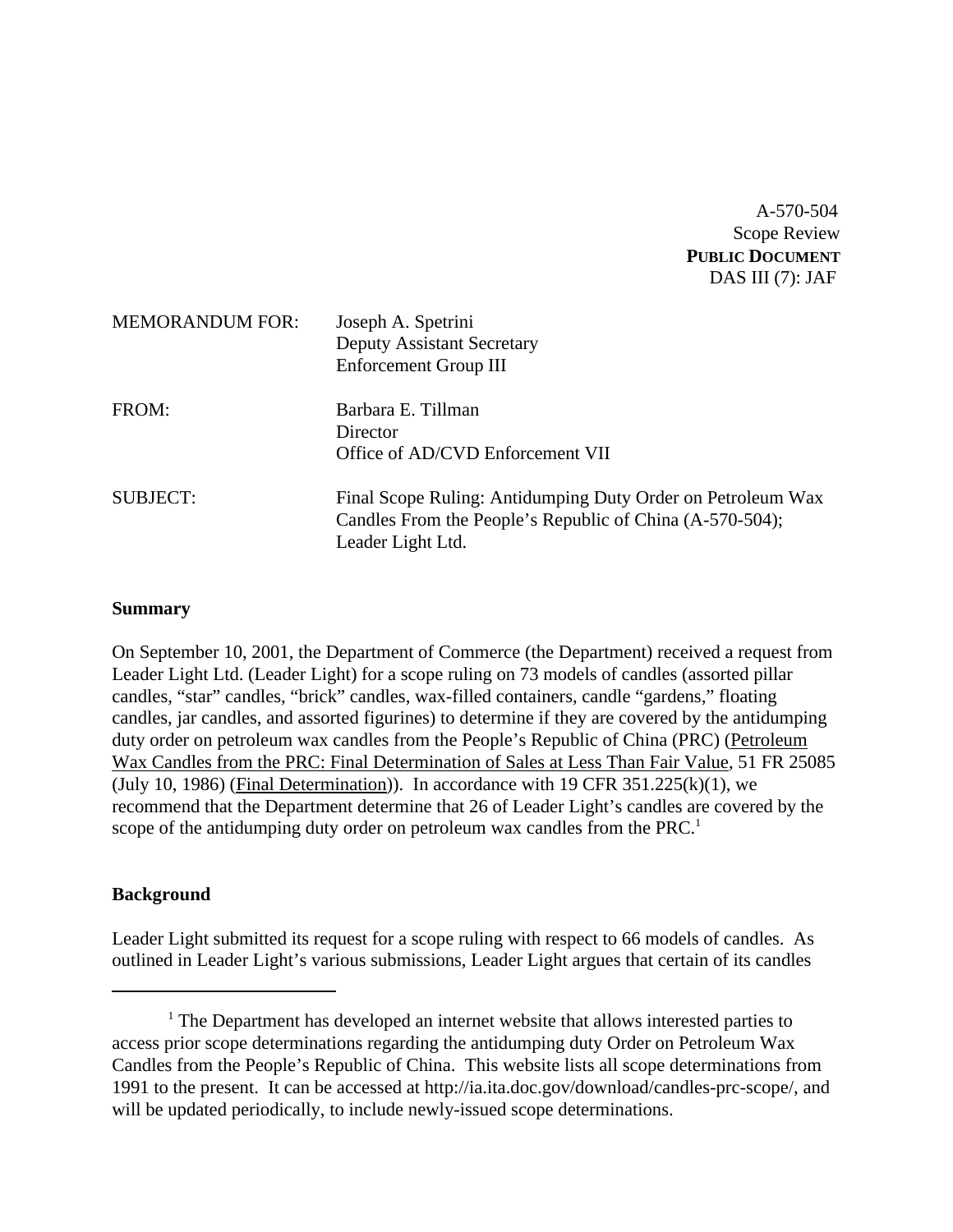should be excluded from the scope of the order of petroleum wax candles from the PRC based on the chemical composition of the candles in question.

Leader Light filed its request for a scope ruling in proper form on September 10, 2001. On November 16, 2001, January 25, 2002, February 19, 2002, and June 5, 2002, counsel for the National Candle Association (NCA), an interested party in this proceeding, filed comments on Leader Light's request. Leader Light filed its rebuttal to the NCA's comments in a letter dated February 28, 2002. On April 24, 2002, and June 21, 2002, counsel for Russ Berrie and Company, Inc. (Russ Berrie and Co.), an interested party in this proceeding, submitted rebuttals to the NCA's comments regarding Leader Light's request. On April 25, 2002, counsel for another interested party in this proceeding, Avon Products, Inc. (Avon) submitted comments regarding Leader Light's request. On August 2, 2002, September 3, 2002, and October 7, 2002, counsel for The Companion Group (The Group), an interested party in this proceeding, submitted comments. On August 23, 2002, Department officials met with a representative of petitioner and petitioner's counsel to discuss issues raised by The Group in its submissions. See Memorandum to the File from Jessica Burdick through Sally C. Gannon Regarding Scope Requests under the Order of Petroleum Wax Candles from the People's Republic of China (Aug. 23, 2002). On September 20, 2002, petitioner's counsel submitted comments regarding the soot levels produced by paraffin wax and palm oil candles for the record of this proceeding. Subsequently, The Group's counsel submitted a response on October 8, 2002. On October 18, 2002, the NCA responded to The Group's October 8, 2002 submission. Memoranda regarding the Department's decisions to extend the 45-day deadline for this scope inquiry have been placed on the record. See Memorandum to the File through Sally C. Cannon from Julio A. Fernandez, Petroleum Wax Candles from the People's Republic of China: Scope Inquiry from Leader Light Ltd. (Oct. 29, 2001); see also Memorandum to the File through Sally C. Gannon from Brett L. Royce, Petroleum Wax Candles from the People's Republic of China: Change in Practice Regarding Scope Reviews as a Result of the JCPenney Purchasing Corporation Ruling (Nov. 28, 2001). On October 24, 2002, the Department received comments from counsel to TIJID, Inc. and Palm Beach Home Accents, Inc. (Saull Enterprises), interested parties in this proceeding.

On October 29, 2001, the Department contacted Leader Light and requested that Leader Light provide test results regarding the palm oil wax composition for the following sample candles no later than November 29, 2001<sup>2</sup>: Item No. C-2065; Item No. C-0192; Item No. C-2804-0; Item No. C-2903-0; Item No. C-3045-1; and Item No. M - 0633-1. On December 5, 2001, the Department received a letter from Leader Light requesting an extension of time for the submission of test results. The Department granted Leader Light's request, and extended the deadline date until January 11, 2002. At that time, the Department requested samples of the following candles, and this latter request was also due by January 11, 2002: Item No. C-0553; Item No. C-2628-0; and Item No. C-1495.

 $2$  On November 16, 2001, the NCA requested testing by an independent U.S. laboratory of the candles subject to this request (among other scope requests before the Department) which allegedly contain less than 50 percent petroleum wax.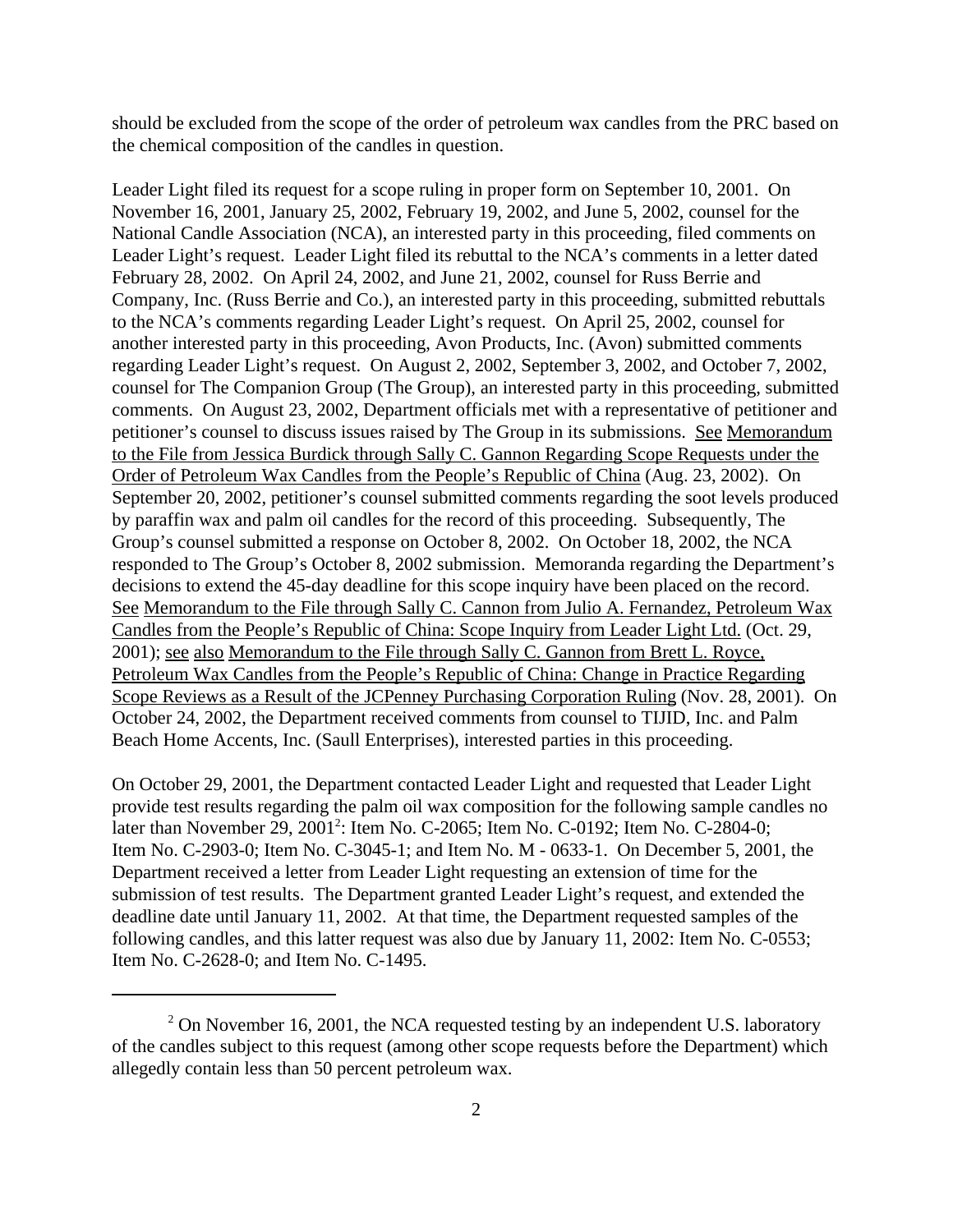Leader Light provided the sample candles requested by the Department, along with the test results, in a letter dated January 7, 2002.<sup>3</sup> The Department's original request for testing included six types of candles: Item No. C-2065; Item No. C-0192; Item No. C-2804-0; Item No. C-2903-0; Item No. C-3045-1; and Item No. M - 0633-1. However, as part of its submission, Leader Light provided testing certificates for three of the six sample candles requested by the Department: Item No. C-2065; Item No. C-0192; and Item No. C-3045-1. Leader Light did not submit test results with respect to the following candles: Item No. C-2804-0; Item No. C-2903-0; and Item No. M - 0633-1, stating that these items will no longer be part of their product line, and thus, withdrew its request for a scope ruling on these candles. Additionally, Leader Light also included eight new models of candles as part of its January 7, 2002 submission, for which it requested scope rulings: Item No. C-3339-0; Item No. C-3340-0-A and B; Item No. C-3775-0; Item No. C-3776-0; Item No. C-2502-0 and C-2503-0. Therefore, for purposes of this scope ruling, the Department is issuing a determination for a total of 73 models of candles.<sup>4</sup> In its January 25, 2002 submission, the NCA alleges that test results submitted by Leader Light (in support of its alleged "palm oil" candles) are "not sufficient to establish that the subject candles are in fact palm oil candles," because "test results submitted by Leader are based upon Fourier Transform Infrared Spectroscopy (FTIR)." Thus, as part of its February 28, 2002 rebuttal submission, Leader Light submitted revised testing certificates, from an independent testing facility, which were conducted in accordance with Customs Method 34-07.

The regulations governing the Department's antidumping scope determinations are found at 19 CFR 351.225 (2001). On matters concerning the scope of an antidumping duty order, the Department first examines the descriptions of the merchandise contained in the petition, the determinations of the Secretary and the International Trade Commission (the Commission), the initial investigation and the antidumping duty order. This determination may take place with or without a formal inquiry. If the Department determines that these descriptions are dispositive of the matter, the Department will issue a final scope ruling as to whether or not the subject merchandise is covered by the order. See 19 CFR 351.225(k)(1).

 $3$  Section 351.103(b) of the Department's regulations states that "no document will be considered as having been received by the Secretary unless it is submitted to the Central Records Unit (CRU) with the date and time of receipt." Since Leader Light's submission, dated January 7, 2002, was received directly by the analyst and not CRU, it was filed by the Department on January 10, 2002 as a courtesy and an addition to the September 10, 2001 request.

<sup>&</sup>lt;sup>4</sup> Leader Light's September 10, 2001 request included 53 models of candles. In its January 10, 2002 submission, Leader Light withdrew its request for a scope determination for nine of the original 53 models (Item No. M - 06331-1, Item Nos. C-2903-0 A through B, and Item Nos. C-2804-0 A and B) while simultaneously requesting a scope determination for 29 new models of candles. Thus, for purposes of this scope determination, the Department has examined a total of 73 models of candles.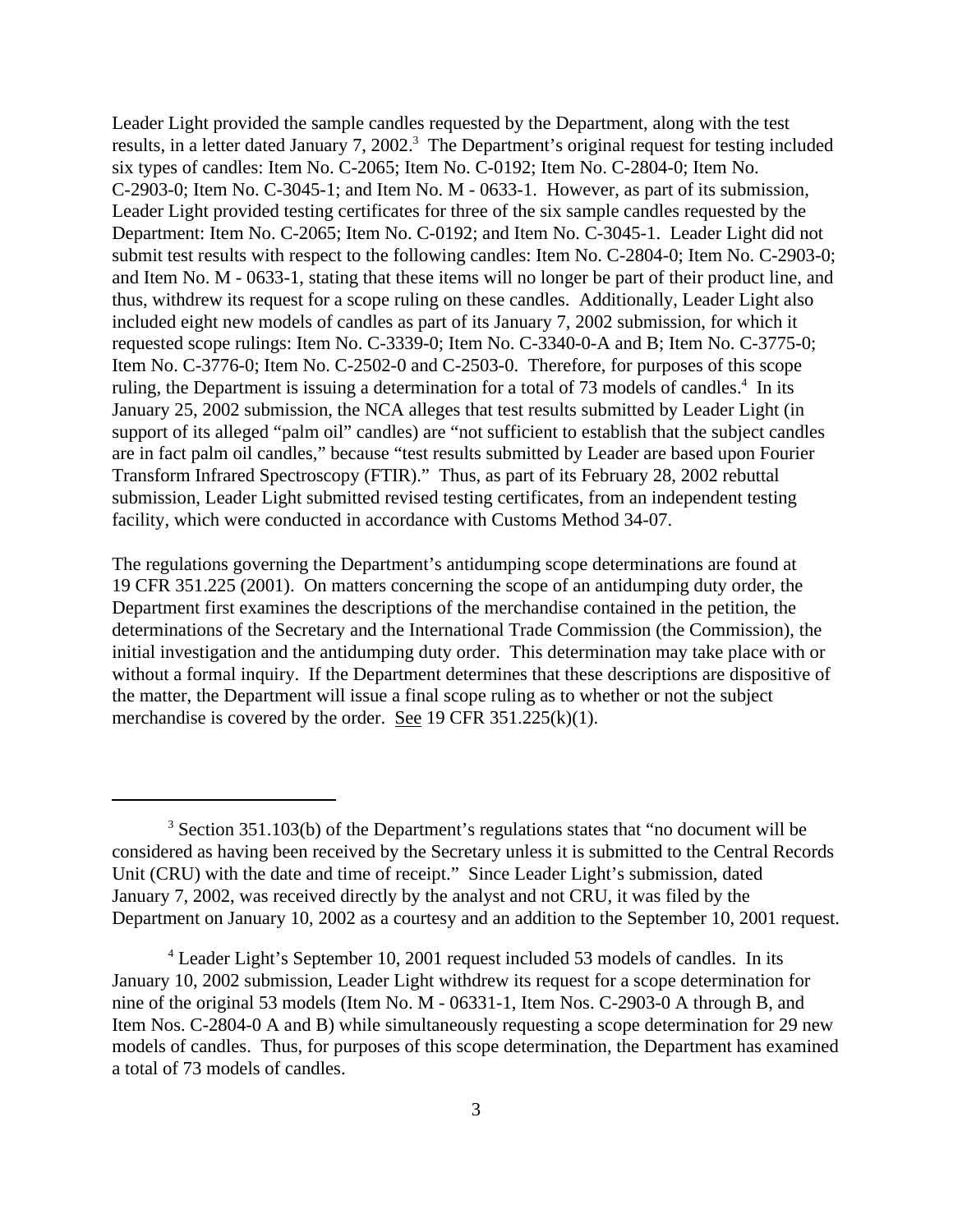Conversely, where the descriptions of the merchandise are *not* dispositive, the Department will consider the five additional factors set forth at 19 CFR 351.225(k)(2). These criteria are: I) the physical characteristics of the merchandise; ii) the expectations of the ultimate purchasers; iii) the ultimate use of the product; iv) the channels of trade in which the product is sold; and v) the manner in which the product is advertised and displayed. The determination as to which analytical framework is most appropriate in any given scope inquiry is made on a case-by-case basis after consideration of all evidence before the Department.

In the instant case, the Department has evaluated Leader Light's request in accordance with 19 CFR 351.225(k)(1) and the Department finds that the descriptions of the products contained in the petition, the final determinations of the Secretary (including prior scope determinations) and the Commission, the initial investigation and the antidumping duty order are, in fact, dispositive. Therefore, the Department finds it unnecessary to consider the additional factors set forth at 19 CFR 351.225(k)(2).

Documents, and parts thereof, from the underlying investigation deemed relevant by the Department to this scope ruling were made part of the record of this determination and are referenced herein. Documents that were not presented to the Department, or placed by it on the record, do not constitute part of the administrative record for this scope determination. In its petition of September 4, 1985 the National Candle Association requested that the investigation cover:

[c]andles [which] are made from petroleum wax and contain fiber or paper-cored wicks. They are sold in the following shapes: tapers, spirals, and straight-sided dinner candles; rounds, columns, pillars; votives; and various wax-filled containers. These candles may be scented or unscented ... and are generally used by retail consumers in the home or yard for decorative or lighting purposes

(Antidumping Petition, September 4, 1985 at 7).

The Department defined the scope of the investigation in its notice of initiation. This scope language carried forward without change through the preliminary and final determinations of sales at less than fair value and the eventual antidumping duty order:

[c]ertain scented or unscented petroleum wax candles made from petroleum wax and having fiber or paper-cored wicks. They are sold in the following shapes: tapers, spirals, and straight-sided dinner candles; rounds, columns, pillars, votives; and various wax-filled containers. See Petroleum Wax Candles from the People's Republic of China: Initiation of Antidumping Duty Investigation, 50 FR 39743 (September 30, 1985); Preliminary Determination of Sales at Less Than Fair Value, 51 FR 6016 (February 19, 1986); Final Determination; See also Antidumping Duty Order: Petroleum Wax Candles from the People's Republic of China, 51 FR 30686 (August 28, 1986) (Order).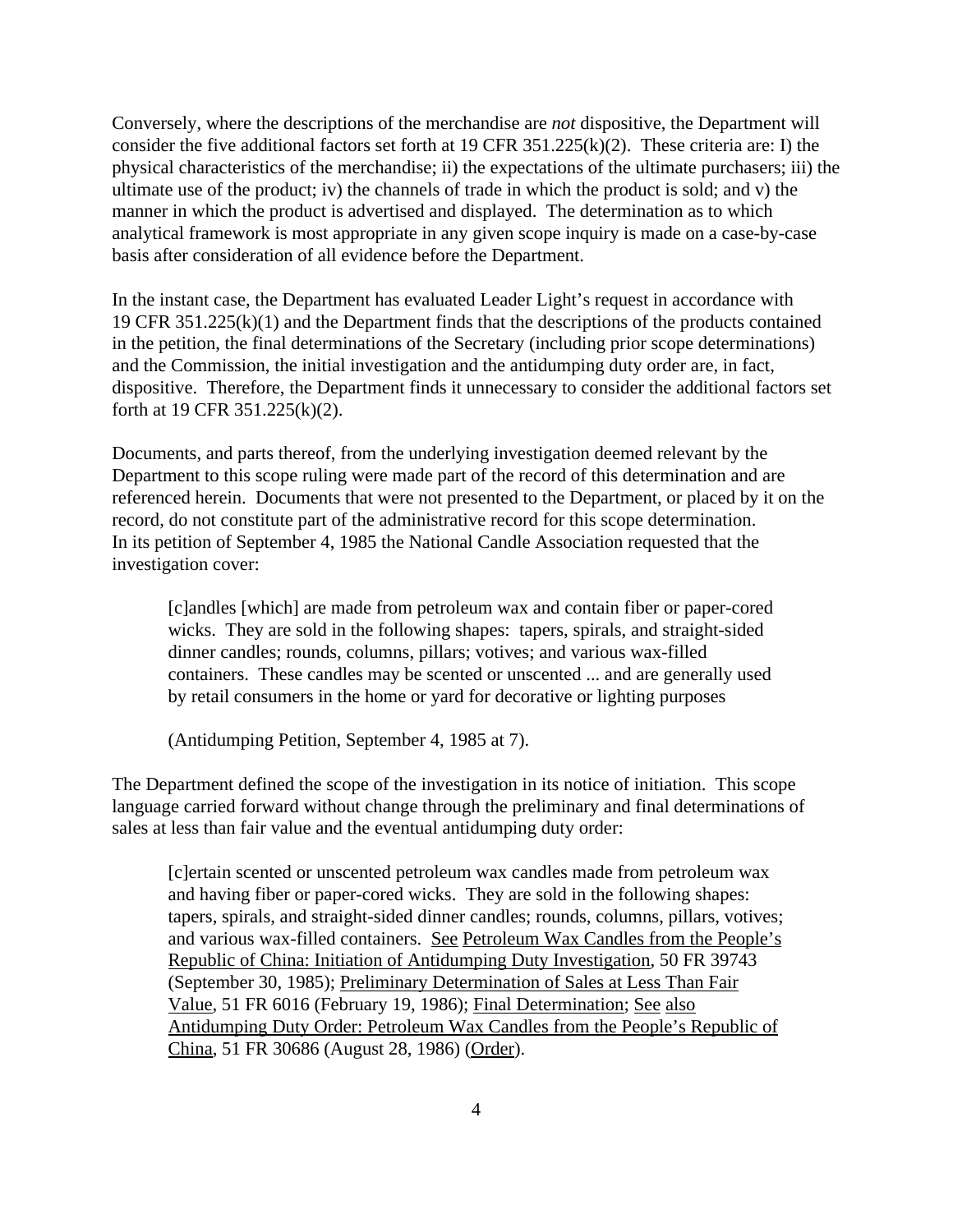The Commission adopted a similar definition of the "like product" subject to its determinations, noting that the investigations did not include "birthday, birthday numeral and figurine type candles" (Determinations of the Commission (Final), USITC Publication 1888, August 1986, at 4, note 5, and A-2 (Commission Determination)).

Also of relevance to the present scope inquiry is a notice issued to the U.S. Customs Service in connection with a July 1987 scope determination concerning an exception from the Order for novelty candles, which states:

The Department of Commerce has determined that certain novelty candles, such as Christmas novelty candles, are not within the scope of the antidumping duty order on petroleum-wax candles from the People's Republic of China (PRC). Christmas novelty candles are candles specially designed for use only in connection with the Christmas holiday season. This use is clearly indicated by Christmas scenes and symbols depicted in the candle design. Other novelty candles not within the scope of the order include candles having scenes or symbols of other occasions (*e.g.*, religious holidays or special events) depicted in their designs, figurine candles, and candles shaped in the form of identifiable objects (*e.g.*, animals or numerals), (CIE –212/85, September 21, 1987; Letter from the Director, Office of Compliance, to Burditt, Bowles & Radzius, Ltd., July 13, 1987) (Customs Notice) (emphasis added).

#### **Leader Light's Request**

Leader Light provided color photographs of all candles included in its request, and also provided a sample for certain candles in response to our request for samples of certain candles. Leader Light did not provide explanations as to why it believes the subject candles are outside the scope of the Order beyond its arguments regarding the descriptions of the candles, including dimensions, percent of wax compositions, and any alleged holiday-related designs.

#### **The National Candle Association's Comments**

In its comments, the NCA retraces the history of this antidumping duty order, including the import surges and resultant injury suffered by domestic manufacturers which prompted the original September 1985 antidumping petition. Petitioner contends that the antidumping statute and antidumping duty orders are remedial in nature and exceptions to them should be construed as narrowly as possible to preserve the efficacy of the Order on petroleum wax candles from the PRC. In support of its assertion, petitioner cites a Court of International Trade (CIT) conclusion, with regards to the novelty exception, while the Court noted that "... a candle must be specifically designed for use only in connection with a religious holiday or special event to fall within the novelty candle exception." See Russ Berrie & Co., Inc. v. United States, 57 F. Supp.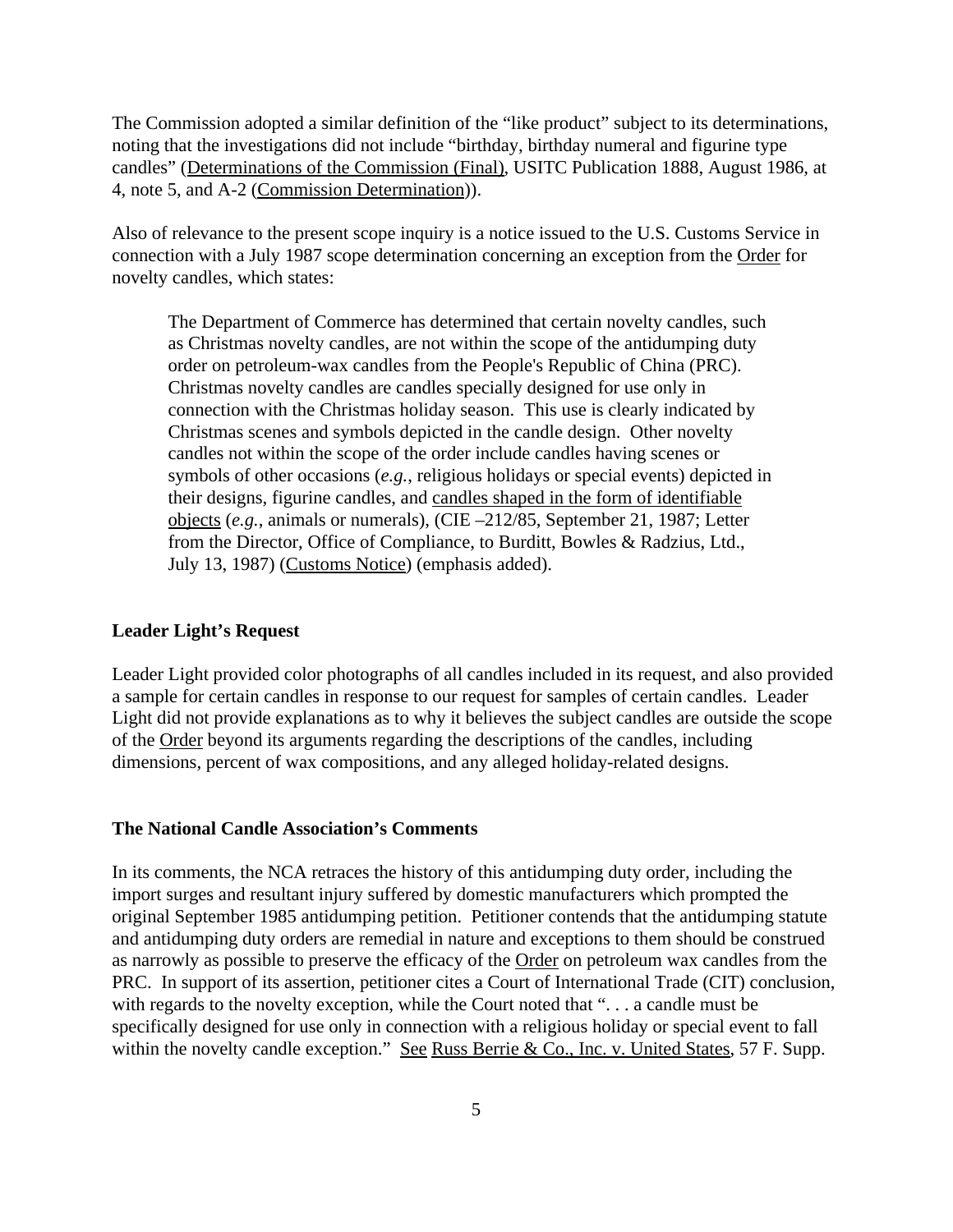2d 1184, 1194 (CIT July 1999) (Russ Berrie). Thus, petitioners argue that the Department narrowly limited the novelty candle exception to figurine candles, candles shaped in the form of identifiable objects, and candles specifically designed for use only in connection with the holiday season. The NCA commented on all of Leader Light's subject candles.

With respect to Leader Light's alleged palm oil candles, the NCA argues (in its January 25, 2002 comments submitted to the Department) that Leader Light withdrew its request with respect to certain candles in its January 7, 2002 submission to the Department, and, thus, did not submit appropriate testing certificates, demonstrating the chemical composition of the alleged palm oil candles, as requested by the Department. Therefore, the NCA argues, all alleged candles for which Leader Light did not submit test results, should be found to be within the scope of the order on petroleum wax candles from the PRC. The NCA further argues that the testing method used for Leader Light's candles, Fourier Transform Infrared Spectroscopy (FTIR), is not able to appropriately measure the level of palm oil in a candle, because the FTIR method does not separate the individual components of the subject candle, and, therefore, "cannot perform a quantitative analysis of candles with a mix matrix such as those submitted by Leader Light" (NCA's January 25, 2002 comments at 5). Thus, the NCA recommends that Leader Light's alleged palm oil candles undergo additional testing using gas chromatography, a procedure that has the ability to break down very complex mixtures into component parts. The NCA further recommends that testing be conducted using U.S. Customs laboratory methods 34-07 or 34-08.

With respect to Leader Light's "Musical Candles" (Item No. C-0553), the NCA asserts these candles are in the shape of a round or pillar, and are specifically covered by the scope of the Order (NCA's January 25, 2002 comments at 6). Additionally, the NCA argues that Item Nos. C-0902 and C-0902-1, Leader Light's "Brick Candles," are straight-sided, rectangular columns, and points to Final Scope Ruling – Antidumping Duty Order on Petroleum Wax Candles From the People's Republic of China (A-570-504), Barthco Trade Consultants (Apr. 30, 2001)  $(Barthco)<sup>5</sup>$  as a previous case where the Department determined this shape to be within the scope of the Order (NCA's January 25, 2002 comments at 7). In Barthco, the Department determined that ". . . [t]he Mini Loaf candles, are in fact, straight-sided, rectangular shaped column candles. Column candles come in a variety of shapes, including those with straight sides . . . " and also noted that ". . . [t]he Order does not place restrictions on the sizes and dimensions of the types of candles named in the Order."

With respect to Leader Light's "Pillar Candle Gift Set" (Item No. C-2594-0), the NCA contends this candle is made from petroleum wax and is in the shape of a round or pillar. The NCA also notes that "the addition of beads clamped to the outside of the candle does not convert an inscope candle into a Christmas candle" (NCA's January 25, 2002 comments at 7). The NCA also argues that Item No. C-2595-0, Leader Light's "Star Candles," is a petroleum wax candle, containing a wick, and is in the shape of a five-sided pillar. The NCA further argues that "the

<sup>&</sup>lt;sup>5</sup> The Department's previous scope determinations are on file in the Central Records Unit, room B-099 of the main Department building.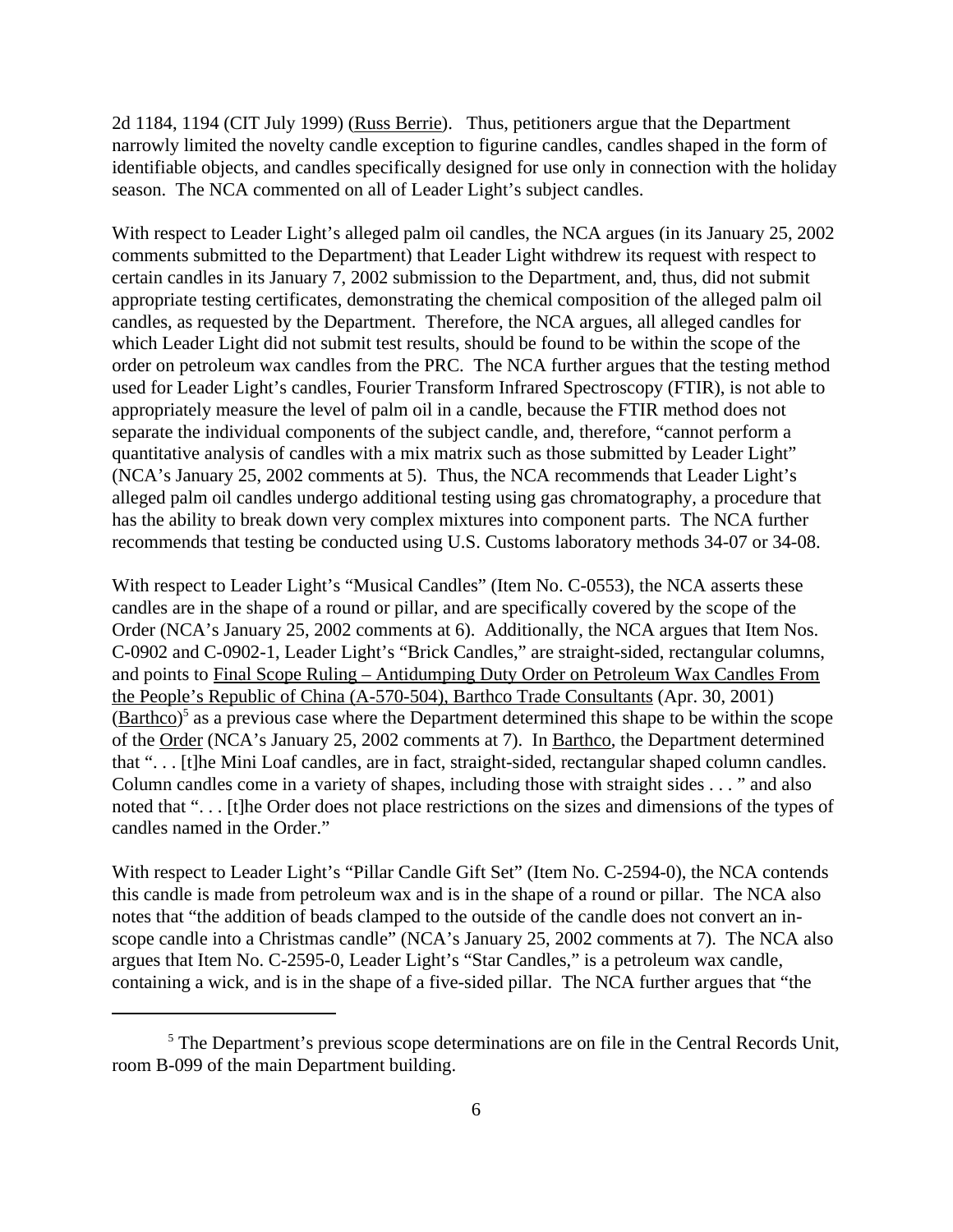Department has been consistent in requiring that the novelty design or shape of a candle must be capable of being seen from multiple angles," and cites Final Scope Ruling – Antidumping Duty Order on Petroleum Wax Candles From the People's Republic of China (A-570-504), Meijer, Inc. (Sept. 30, 1999) (Meijer) in support of its assertion, wherein the Department determined that Meijer's star candle was not eligible for an exception as an identifiable object because the candle was not clearly identifiable as a star when viewed from all sides (NCA's January 25, 2002 comments at 8).

Leader Light's "Ceramic Filled Candle," Item No. C-2638-0, the NCA argues, is a set of three wax-filled containers, which are specifically outlined in the scope of the Order. Additionally, the NCA argues that there is no particular design on this candle that would limit the candle's use specifically to the Christmas holiday season (NCA's January 25, 2002 comments at 8). The NCA also argues that Leader Light's "Candle Gardens" (Items No. C-2584-0 and C-2584-0B) are sets of four petroleum wax candles with wicks, and that the shapes of the candles (three pillars and one round) are specifically outlined in the scope of the order. (Id.)

The NCA asserts that Leader Light's "Floating Candles" (Item No. C-2628-0) are candles that contain petroleum wax made in the PRC, and also contain a wick. The NCA adds that "there is no decoration on the container or in the wax," and further notes that "[t]he addition of an artificial flower to the packaging is irrelevant" (NCA's January 25, 2002 comments at 9).

The NCA notes that Leader Light's candles compete in the same channels of trade as the candles subject to the Order, and that their sale without the antidumping duty will severely injure the U.S. candle producers. The NCA further notes what it characterizes as the long-standing efforts of candle importers to "expand the 'novelty candle' loophole in the Order through a continuing stream of scope requests, causing the Order on PRC candles to be subjected to over seventy Final Scope Rulings and many more requests." Petitioner maintains that "[t]he success of the scope requests in eroding the Order has resulted in geometric increases in the volume of PRC candles coming into the United States" (NCA's January 25, 2002 comments at 10). Petitioner concludes by stating that Leader Light is now asking the Department to narrow the scope of the Order on petroleum wax candles from the PRC so that it excludes everyday candles, claiming that they are novelty candles, and that the Department does not have such legal authority.

As part of its February 19, 2002 supplemental comments, the NCA included supplemental information asserting that "palm oil alone cannot be used as candle wax, that it must be chemically modified for use in candles, and that after hydrogenation, the carbon chain chemistry in the palm wax is identical to the chemistry of petroleum-derived paraffin wax" (NCA's February 19, 2002 comments at 1). Thus, the NCA argues, "Leader Light's palm oil candles are the same or similar to petroleum wax candles and, therefore, should be included within the scope of the Order." (Id.)

In its June 5, 2002 comments, the NCA notes that testing results provided by Leader Light (as part of its February 28, 2002 submission) "... [i]ndicate a variety of combinations of paraffin wax and palm oil wax which add up to 100% of the candle." The NCA goes on to add that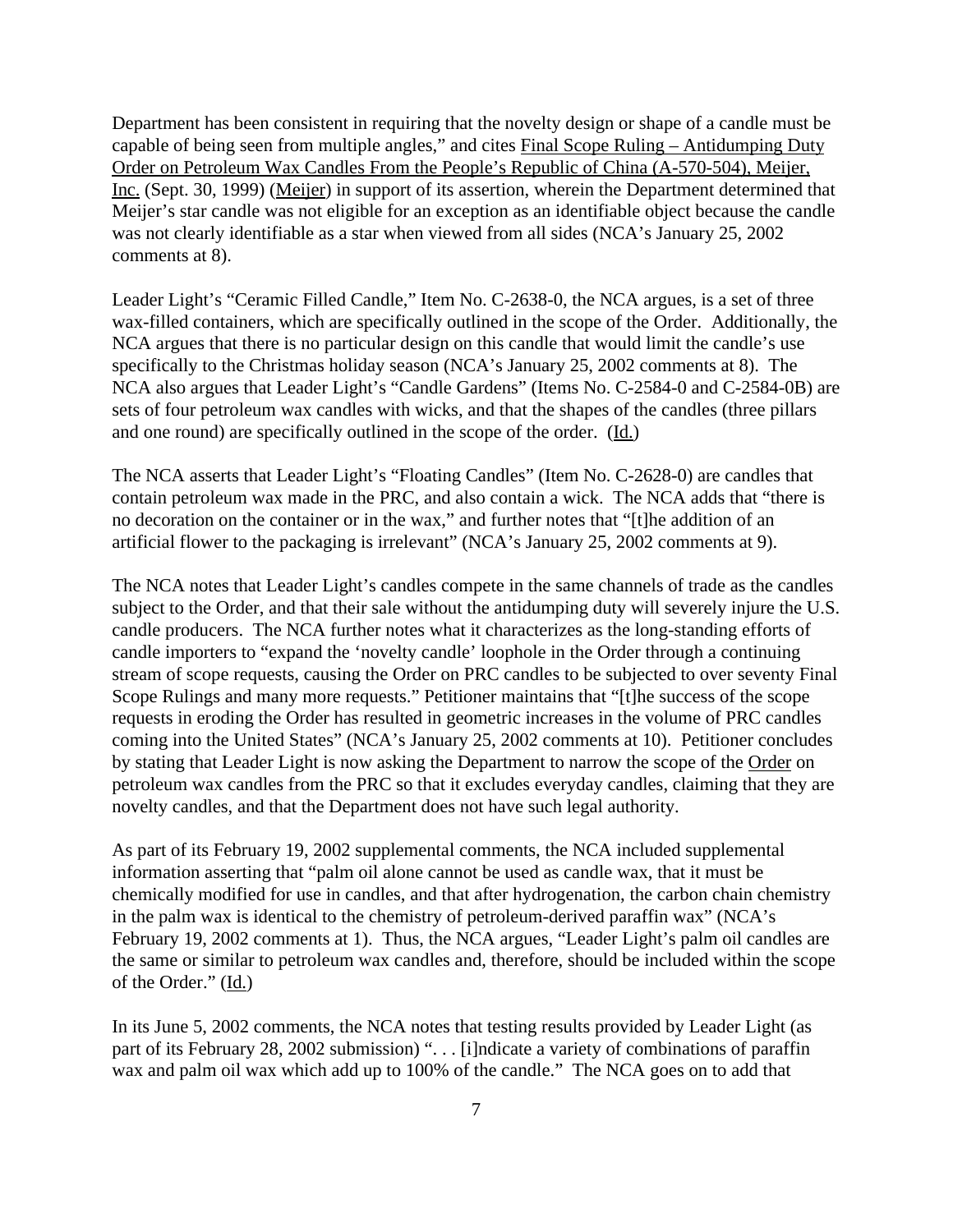"[t]his is impossible since candles contain scents, color, dye, a wick, and/or other additives which compose a significant part of the candle" (NCA's June 5, 2002 comments at 4). Additionally, the NCA notes that "[t]he Department has previously made clear that a product developed after the petition and investigation cannot be specifically excluded from the scope of a formal investigation," and cites to Television Receiving Sets, Monochrome and Color, Final Scope Ruling; 56 FR 66841 (December 26, 1991) in support of its assertion (NCA's June 5, 2002 comments at 2). According to the NCA, because Leader Light's palm wax candles were not ready for mass commercial production at the time of the petition and original investigation, these candles warrant consideration by the Department under Section 351.225(k)(2) of the regulations. Further, the NCA also argues that "Leader Light's candles have the same intrinsic qualities and essential characteristics of petroleum wax candles . . ." (Id.)

In its September 20, 2002 submission, pursuant to its August 23, 2002 meeting with the Department, the NCA rebuts the allegations contained in The Group's August 2, and September 3, 2002, submissions regarding Leader Light's request. Specifically, the NCA argues that candle makers take into account the wick size of a candle, matching it with certain parameters of a candle (fuel type, size and diameter, color and fragrance), adding that "[t]he reality is that only under conditions of improper use does soot-forming tendency become an issue" (NCA's September 20, 2002 comments at 1).

In comments filed by the NCA on October 18, 2002, the NCA addresses a submission filed by The Group on October 8, 2002. The NCA's submission further supports its argument with regard to soot-forming tendency ". . . that the basic reactions taking place in the flames of the two types of waxes [paraffin and palm] are the same." (Id.)

### **Leader Light's Rebuttal**

In its February 28, 2002 rebuttal to the NCA's comments, Leader Light argues that certain candles should be excluded from the scope of the Order on petroleum wax candles from the PRC based on their design or their chemical composition. With respect to Item No. C-0902-1 ("brick" candle) Leader Light argues that although the star and snowflake designs are ubiquitous, the Christmas tree design is specifically related to the Christmas season. Leader Light also argues that Item No. C-2628-0 ("floater" candle) resembles a ball rather than a round, and thus does not fall into the Order's scope definition. Additionally, Leader Light states that, in response to the NCA's concerns over appropriate testing methods, it has resubmitted testing certificates obtained from an independent testing facility, which were conducted in accordance with Customs Method 34-07.

### **Russ Berrie and Company, Inc.'s Comments**

In its April 24, 2002 comments, Russ Berrie and Co. argues that the ITC, in the initial investigation, determined that the domestic like product would consist only of petroleum wax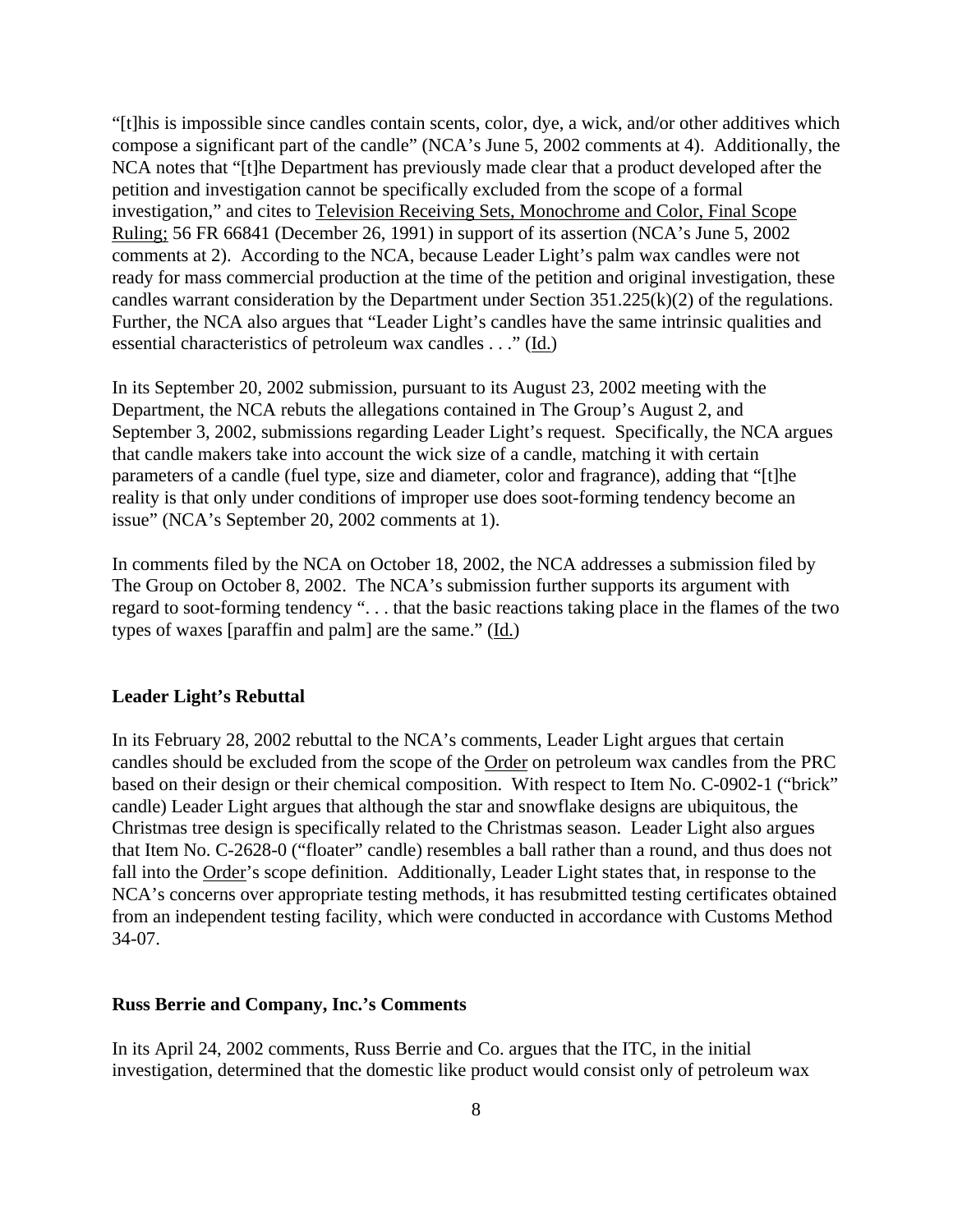candles, and that the ITC "... defined petroleum wax candles as candles 'composed of over 50 percent petroleum wax, and may contain other waxes in varying amounts, depending on the size, and shape of the candle . . .' " (Russ Berrie and Co.'s April 24, 2002 comments at 4). Additionally, Russ Berrie and Co. asserts that the palm oil in Leader Light's candles is derivative of certain types of palm trees, and not petroleum wax, as the name implies. Russ Berrie and Co. further argues that the Department has previously "... excluded candles that are composed of less than 50 percent petroleum wax from the scope of the antidumping duty order . . . " (Russ Berrie and Co.'s April 24, 2002 comments at 6).

Further, in its June 21, 2002 comments, Russ Berrie and Co. argues that Leader Light's candles are not later-developed merchandise, as alleged by the NCA, because ". . . candles primarily made of hydrogenated vegetable oils such as the palm oil candles subject to this scope inquiry were commercially available prior to the initiation . . . " of the investigation for this proceeding (Russ Berrie and Co.'s June 21, 2002 comments at 3). Additionally, Russ Berrie and Co. argues that the ITC, in the context of examining the domestic product in greater detail, recognized that ". . . specialty candle making operations do have requirements for the more 'exotic' types of wax, such as hydrogenated vegetable oil . . . " and also recognized that ". . . the domestic like product shall consist only of petroleum wax candles . . . " (Russ Berrie and Co.'s June 21, 2002 comments at 3). Lastly, Russ Berrie and Co. asserts that "Candles made from hydrogenated vegetable oil cannot be later-developed products because hydrogenated vegetable oil is not a new feature or technological development derived from petroleum wax candles as evidenced by the ITC's findings in the initial investigation . . . " (Russ Berrie and Co.'s June 21, 2002 comments at 4).

#### **Avon Products, Inc.'s Comments**

In its April 25, 2002 submission, Avon argues that, in establishing what constitutes a petroleum wax candle during the initial investigation regarding the scope of the affected merchandise, the ITC established a petroleum wax candle as ". . . those composed of over 50 percent petroleum wax, and may contain other waxes in varying amounts, depending on the size and shape of the candle, to enhance the melt-point, viscosity, and burning power" (Avon's comments at 4). Avon also argues that ". . . the test method advanced by the NCA, 'Customs Method 34-07,' readily distinguishes between 'paraffin wax' and other waxes." Further, it argues that "[t]he testing procedure is designed to detect the presence of paraffin and other substances such as palm oil based on their respective carbon levels by use of the Fourier transform infrared spectroscopy ('FTIR') method" (Avon's comments at 5). Additionally, Avon asserts that petroleum/paraffin candles and non-paraffin candles ". . . are further differentiated by, not only, the apparent attraction of being 'petroleum free,' but a significant difference in cost between paraffin and vegetable candles." (Id.)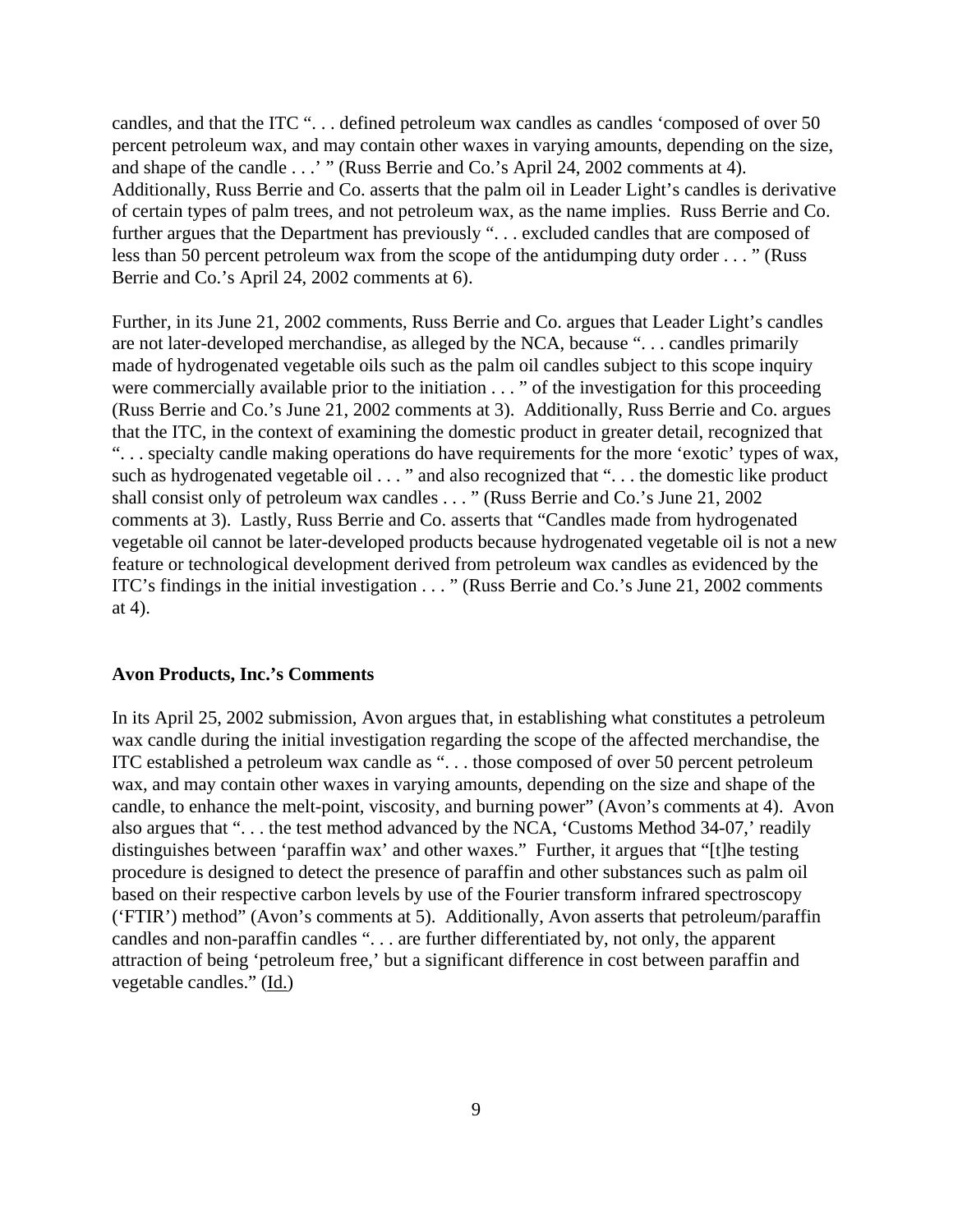### **The Companion Group's Comments**

In comments submitted on August 2, 2002, The Group argues that "[c]andles composed of less than 50 percent petroleum wax are not covered by the order on petroleum wax candles from the PRC," adding that "there is no legal basis for bringing such candles into the order" (The Group's August 2, 2002 comments at 1). The Group argues that petitioner ". . . is without legal or factual basis in asserting that such non-petroleum candles meet the statutory requirements for 'laterdeveloped merchandise,' " adding that the NCA is incorrect in asserting that the production process for the candles in question is so similar to that used in the production of petroleum wax candles "that they should appropriately be included in the scope." (Id. at 2) Further, in addition to including a statement addressing issues raised by the NCA (the sooting propensity of certain types of waxes, sooting levels, chemical structure, and issues relating to scientific testing of palm oil wax), The Group asserts that both the Department and the ITC "have specifically rejected the notion that non-petroleum candles are covered by the order." (Id.) The Group further argues that "[t]he facts, legal reasoning and precedent all clearly demonstrate that non-petroleum candles cannot be considered candles of petroleum wax." (Id.)<sup>6</sup>

The Group submitted comments on September 5, 2002 correcting a clerical error in its August 2, 2002 submission. A revised statement was included by The Group in its September 5, 2002 submission to the Department. Additionally, The Group also filed comments on October 8, 2002, in response to comments filed by the NCA on September 20, 2002. In its submission, and with respect to the NCA's position that palm wax and paraffin wax have similar basic combustion properties, The Group argues that the NCA "has failed to establish a credible basis" for this position (The Group's October 8, 2002 comments at 2).

### **Saull Enterprises' Comments**

In comments submitted on October24, 2002, TIJID, Inc. and Palm Beach Home Accents, Inc. (Saull Enterprises) argue that palm oil candles included in Leader Light's request are not "later developed merchandise," as argued by the NCA in its June 5, 2002 comments. Specifically, Saull Enterprises argues ". . . that NCA is without legal or factual basis in asserting that such non-petroleum wax candles meet the statutory requirements for 'later developed merchandise', " adding that such candles ". . . are not within the scope of the Order" (Saull Enterprises' comments at 2). Saull Enterprises included a news article from the *Financial Times (London)*, that palm oil candles were commercially available in Malaysia at the time of the original investigation. Further, Saull Enterprises argues that the scope of the Order clearly indicates that

<sup>&</sup>lt;sup>6</sup> In its submission, The Group points to a scope ruling made by the Department at the request of Meijer Inc., wherein the Department determined that "Meijer correctly assumes that a candle made from vegetable wax is not included in the scope of the order. . . ." See Memorandum for Joseph A. Spetrini From Richard Weible; Final Scope Ruling - Antidumping Duty Order on Petroleum Wax Candles From the People's Republic of China (A-570-504); Meijer Inc. (June 11, 1998).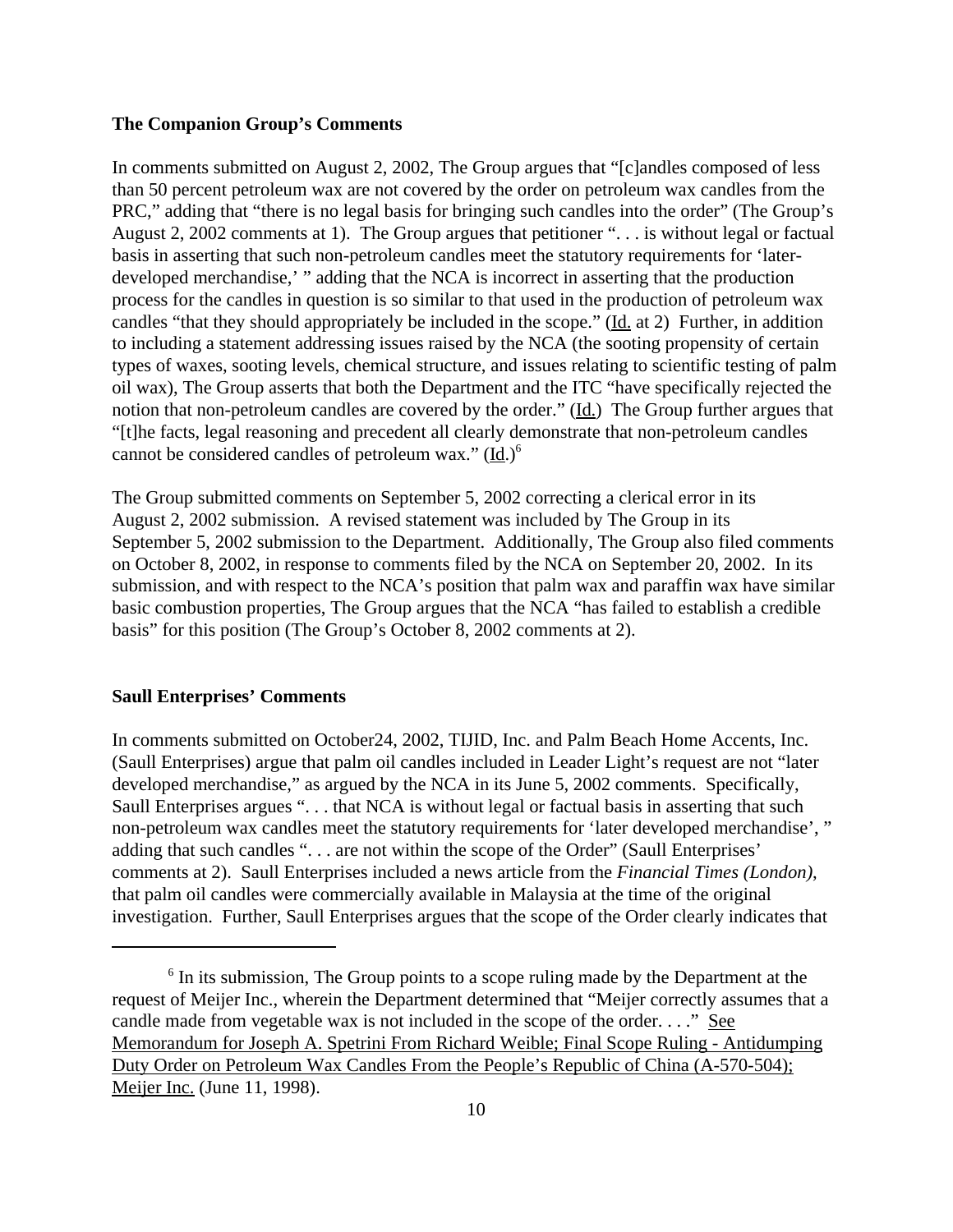"only candles made from petroleum wax are within the scope of the Order" (Saull Enterprises' comments at 5).

Saull Enterprises concludes its comments by stating that the Department has previously held that non-petroleum wax candles are not covered under the scope of the Order, and argues that the ITC has determined that "[p]etroleum wax candles are those composed of over 50 percent petroleum wax" (Saull Enterprises' comments at 6).

## **Analysis**

When determining whether or not a particular product claimed as a novelty candle is within the scope of the antidumping duty order, the Department's first line of inquiry is whether the shape of the candle falls within those shapes listed by the inclusive language of the Order's scope, i.e., "tapers, spirals, and straight-sided dinner candles; rounds, columns, pillars, votives; and various wax-filled containers." If a candle falls within one of the above delineated shapes, it will be determined to be within the Order's scope. Candles of a shape not listed by the inclusive language of the Order's scope will then be evaluated to determine whether they are "scented or unscented petroleum wax candles made from petroleum wax and having fiber or paper-cored wicks."

In November 2001, the Department changed its practice on the issue of candle shapes. See Final Scope Ruling – Antidumping Duty Order on Petroleum Wax Candles From the People's Republic of China (A-570-504); JCPenney (November 9, 2001) (JCPenney Ruling). In this ruling, the Department reviewed the text of the scope of the Order, beginning with the text of the first sentence of the scope which covers "[c]ertain scented or unscented petroleum wax candles made from petroleum wax and having fiber or paper-cored wicks." See Order. The text following this broad inclusive sentence provides a list of shapes, which list is not modified by any express words of exclusivity. The result of our prior practice of excluding candles of a shape other than those listed was inconsistent with the fact that such candles were "scented or unscented petroleum wax candles made from petroleum wax and having fiber or paper-cored wicks."<sup>7</sup> In <u>JCPenney Ruling</u>, the Department determined to revise this practice because it had the effect of narrowing the broad coverage of the first sentence of the Order's scope. The list of shapes in the second sentence of the Order's scope does not provide a textual basis for such a narrowing of the coverage of the first sentence of the Order's scope. Accordingly, in order to give full effect to the first sentence of the inclusive language of the scope, the Department now will normally evaluate whether candles of a shape not listed by the inclusive language of the

<sup>&</sup>lt;sup>7</sup> See, e.g., Final Scope Ruling – Antidumping Duty Order on Petroleum Wax Candles From the People's Republic of China (A-570-504); Endar Corp. (Jan. 11, 2000) (Endar Corp.) ("dragonfly" candle, in the shape of a rough-hewn stone with a dragon fly carved on top, not within scope because it is of a shape not listed by the scope), and American Drug Stores, Inc. (Mar. 16, 1998) (sphere or ball shaped candle not within scope because it is a shape not listed by the scope).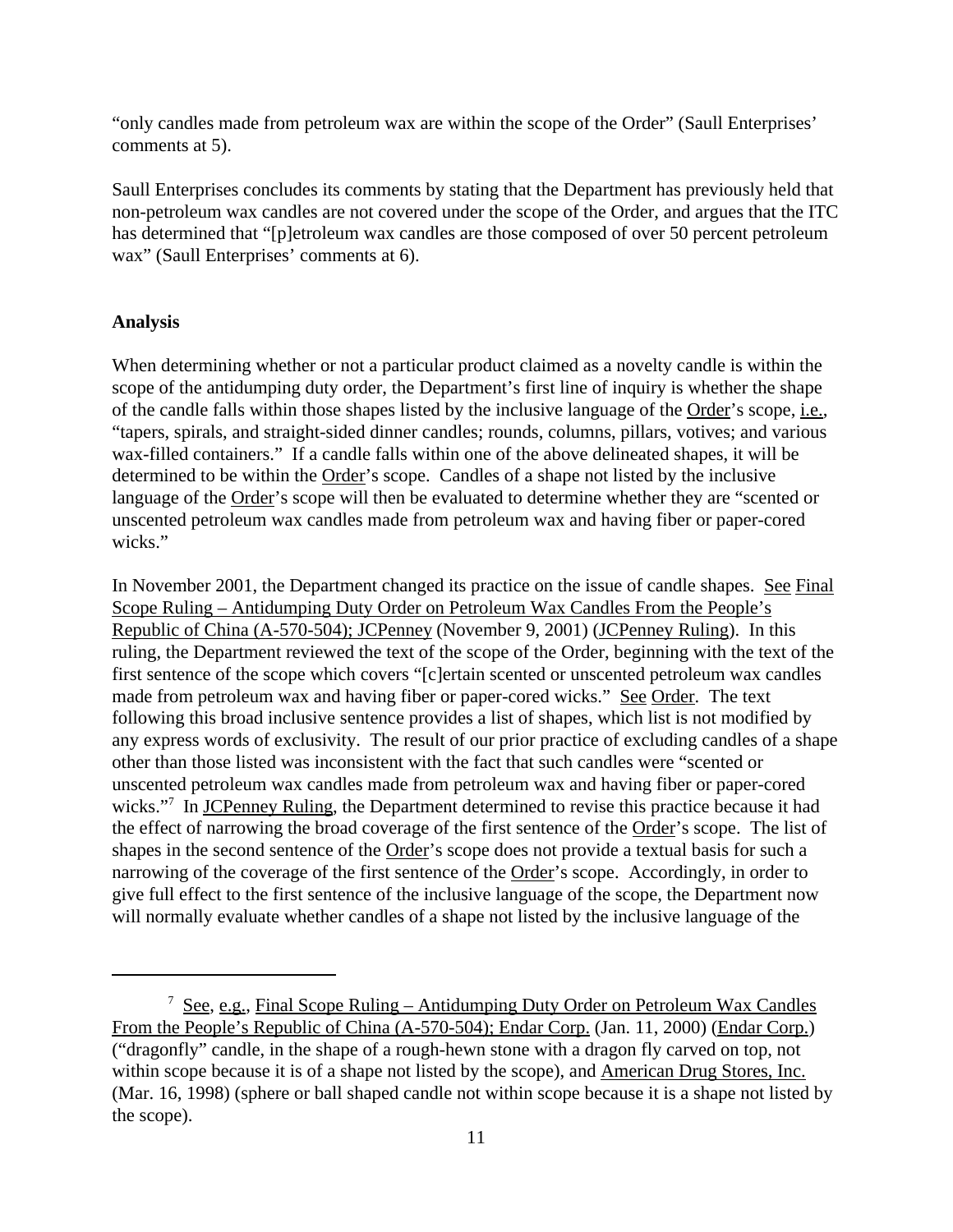Order's scope are scented or unscented petroleum wax candles made from petroleum wax and having fiber or paper-cored wicks.

This approach of evaluating such candles in light of the entire text of the scope is in keeping with the opinion of the CIT, noting that a better approach in scope rulings is to avoid subjective issues of intent and, instead, look to the petition's language to determine whether the class or kind of merchandise at issue was expressly included. Duferco Steel, Inc. v. United States, 146 F. Supp. 2d 913 (May 29, 2001) (Duferco Steel). Such an approach is a departure from past CIT precedent that required Commerce to give ample deference to the petitioner's intent when examining a petition's description of the subject merchandise. See, e.g., Torrington Co. v. United States, 995 F. Supp. 117, 121 (CIT 1998).

Although the specific scope decision in Duferco Steel has recently been overturned by the United States Court of Appeals of the Federal Circuit (CAFC) in Duferco Steel, Inc. v. United States, 296 F.3d 1087 (Fed. Cir. July 12, 2002) (Duferco Steel II), we do not believe that the Court's decision undermines the Department's decision in JCPenney Ruling. The plain language of the scope of the Order clearly states "[c]ertain scented or unscented petroleum wax candles made from petroleum wax and having fiber or paper-cored wicks . . . sold in the following shapes: tapers, spirals, and straight-sided dinner candles; rounds, columns, pillars, votives; and various wax-filled containers" fall within the scope of the Order. Thus, the Order offers a descriptive list of the shapes of candles falling within the Order, but, as the courts have recognized, there is no requirement that every single product covered must be identified in the scope. More specifically, the CAFC has stated that ". . . the petitions that led to the issuance of the order did not need to specifically identify the [product] in order to cover [it]; our precedent, to say nothing of the regulations, makes clear that neither a petition nor an antidumping or countervailing duty order requires that level of specificity."<sup>8</sup> The CAFC further stated "[a]s a matter of law, a petition need not list the entire universe of products . . . in order [for the petition] to cover those products."<sup>9</sup> Thus, as applied to this Order, there is no requirement, nor is it possible, for all the shapes of candles to be listed.<sup>10</sup> In fact, if the list were exhaustive, there would have been no need for the Department to render a decision on novelty candles or any other candle that was not explicitly listed as a shape in the scope of the Order. However, the Department did render the novelty candle exception that offered a narrowly-construed exclusion, leaving all other petroleum wax candles from the PRC covered by the Order.

If the Department determines that the candle is made from petroleum wax and has a fiber or paper-cored wick, but the candle possesses characteristics set out in the July 1987 novelty candle

 $^9$  <u>Id.</u>

<sup>8</sup> Novosteel SA v. United States, 284 F.3d 1261 (March 26, 2002).

<sup>&</sup>lt;sup>10</sup> See Petroleum Wax Candles from China, USITC Pub. No. 3226 Investigation No. 731-TA-282 (Review) (August 1999) (USITC Pub. No. 3226), at 18 ("Candles come in a wide variety of shapes and sizes. Major U.S. candle manufacturers reportedly will offer 1,000 to 2,000 varieties of candles in their product lines.").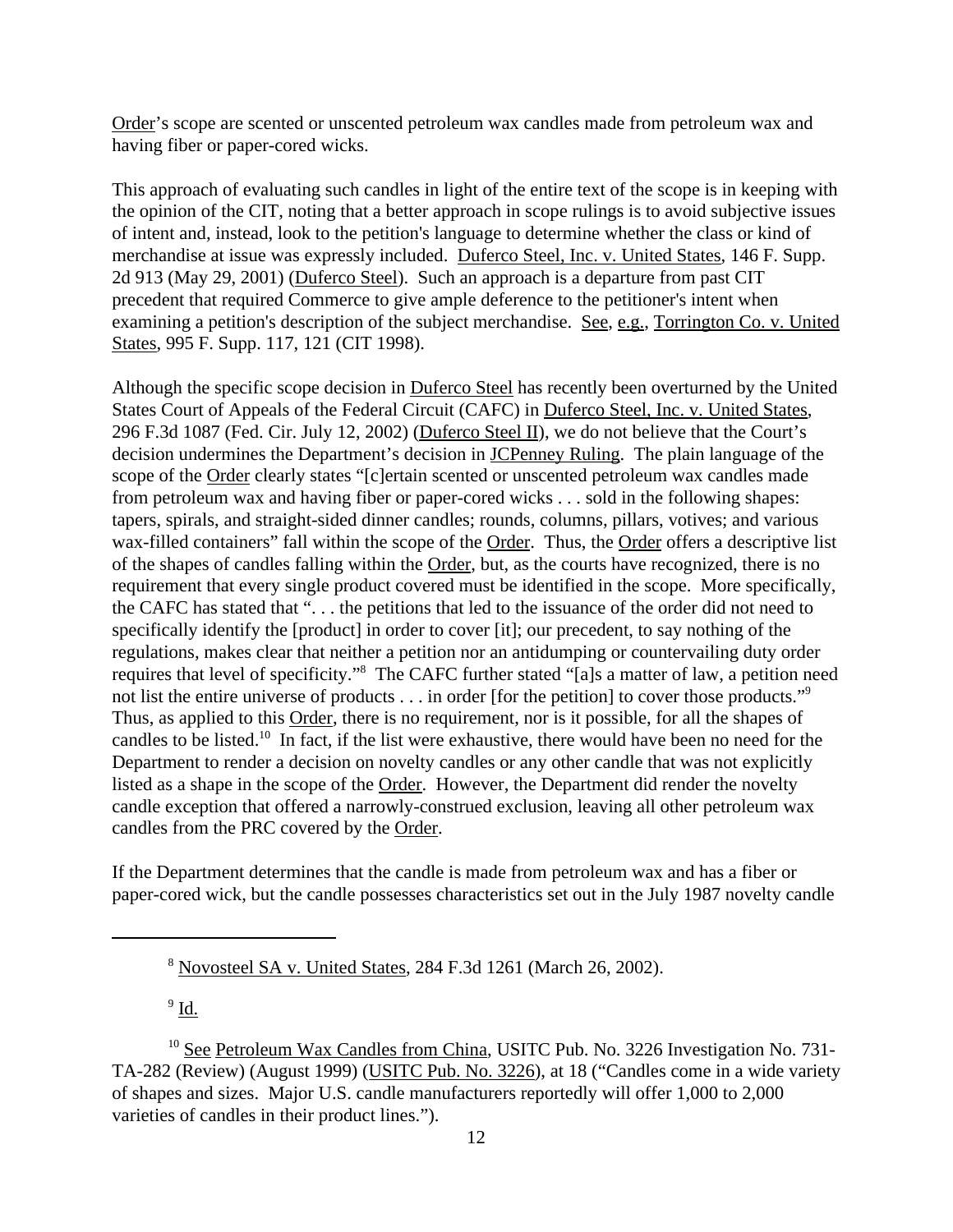exception, it will fall outside the scope of the Order. In order for a candle to qualify for this exception, the characteristic which is claimed to render it a novelty candle (*i.e.*, the shape of an identifiable object or a holiday-specific design) should be easily recognizable in order for the candle to merit exclusion from the Order. Specifically, among other determining factors, the Department will examine whether the characteristic is identifiable from most angles and whether or not it is minimally decorative, e.g., small and/or singularly placed on the candle. If the identifiable object or holiday-specific design is not identifiable from most angles, or if the design or characteristic is minimally decorative, the Department may determine that the candle does not qualify for exclusion from the Order under the novelty candle exception. See Final Scope Ruling – Antidumping Duty Order on Petroleum Wax Candles From the People's Republic of China (A-570-504); JCPenney Purchasing Corp. (May 21, 2001) (JCPenney Corp); San Francisco Candle Co. (Feb. 12, 2001) (SFCC); Endar Corp. If a candle does not possess characteristics set out in the July 1987 novelty candle exception, and it is a scented or unscented petroleum wax candle made from petroleum wax and having fiber or paper-cored wick, the Department will determine that the candle is within the scope of the Order.

Before applying the above-described novelty candle analyses to the 73 types of candles for which Leader Light has requested a scope ruling, we address the issue of whether the claimed palm oil candles are within the scope of the order.<sup>11</sup> The Department's determinations with respect to these claimed palm oil candles are enumerated below.

- **1. Palm Oil / Petroleum Wax Pillar Candle (Item No. C-2065)**
- **2. Palm Oil / Petroleum Wax Pillar Candle (Item No. C-2066)**
- **3. Palm Oil / Petroleum Wax Pillar Candle (Item No. C-2067)**
- **4. Palm Oil / Petroleum Wax Pillar Candle (Item No. C-2068)**
- **5. Palm Oil / Petroleum Wax Pillar Candle (Item No. C-2069)**

The Department determines that candles #1-5, which are smooth pillar candles with a "sparkle" marble finish, and which are manufactured in a variety of sizes and colors, are outside the scope of the Order on petroleum wax candles from the PRC. In its original request for a scope determination (September 10, 2001), Leader Light indicated that the majority component for candles #1-5 is palm oil. In its February 28, 2002 submission, Leader Light included test results for this candle, which were obtained using Customs Method 34-07. These test results indicate that this candle is comprised of 37.4 percent paraffin wax and 62.6 percent palm oil wax.

 $11$  The test results submitted by Leader Light from an independent testing facility, with respect to certain candles selected by the Department and those included in Leader Light's February 28, 2002 submission, indicate that the majority component for these candles is not petroleum wax. However, the Department notes that, while the aforementioned test results may assist the Department in making its scope ruling, such results may not be dispositive of the exact composition of candles of this item number when such candles are presented at a future time for entry at one of the several U.S. Customs ports of entry.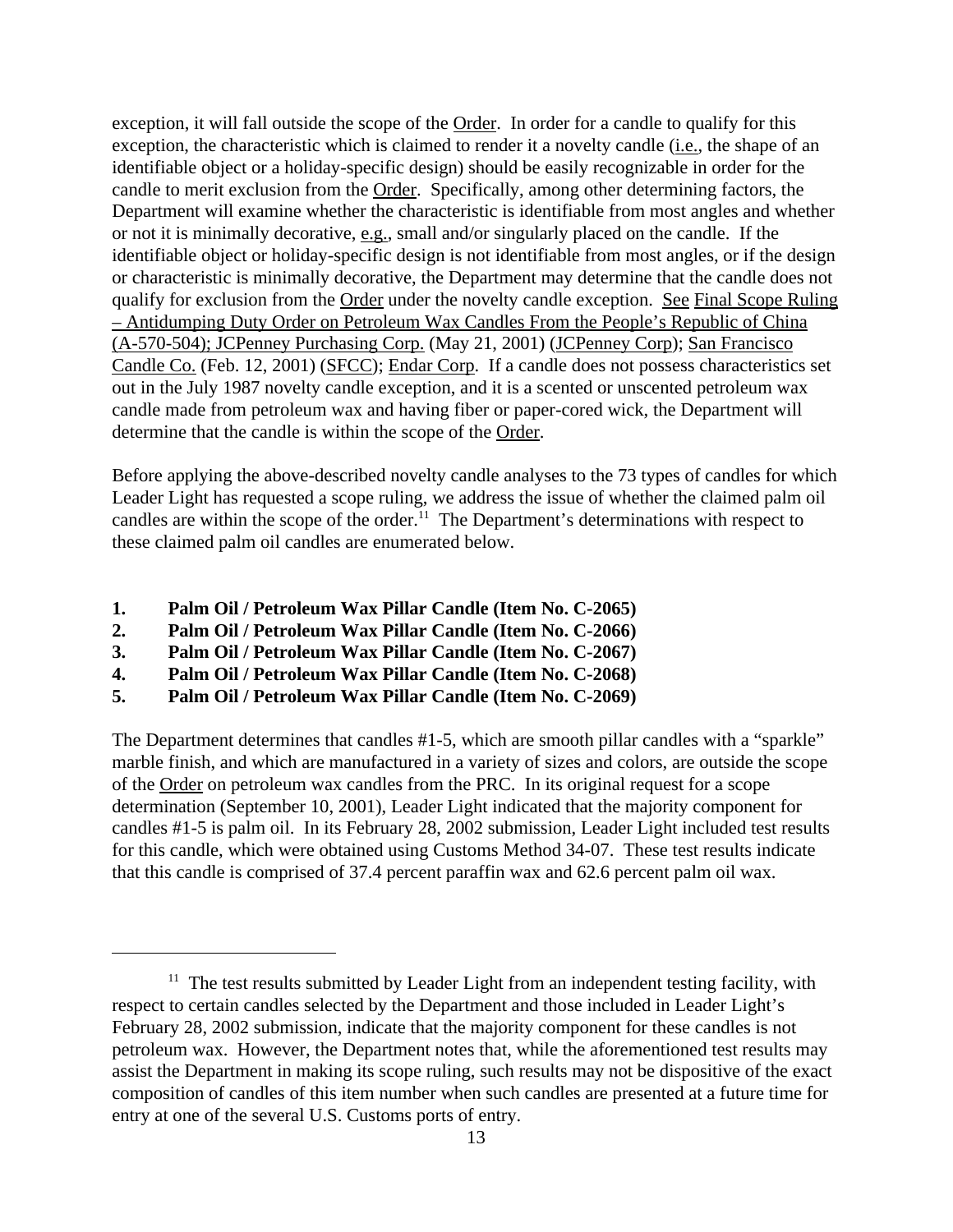We disagree with the NCA's argument that the Department should include within the scope of the Order all candles for which Leader Light failed to provide testing certificates. Leader Light has been fully compliant with the Department's requests for additional information, samples, and testing documentation. The Department requested that Leader Light test only certain sample candles among its various groups of submitted candles. Therefore, Leader Light was not deficient in its testing; rather it complied with the Department's request to have candles selected by the Department tested.<sup>12</sup>

We have reviewed the information on the record, including the description of the claimed palm oil candles #1-5 above, as well as the test certificates included in Leader Light's February 28, 2002 submission, and agree with Leader Light that, based on the candles' palm oil content, these candles should be granted an exclusion from the Order for candles #1-5.<sup>13</sup> Consistent with our past practice on candles in which petroleum (paraffin) or petroleum-based products were not the majority component, and per the Commission's definition that petroleum wax candles are those composed of over 50 percent petroleum,<sup>14</sup> the Department agrees that these items should be found outside the scope of the Order because their petroleum-based content is less than 50 percent, according to the test results submitted on February 28, 2002. (See e.g., Final Scope Ruling – Antidumping Duty Order on Petroleum Wax Candles From the People's Republic of China (A-570-504), Ocean State Jobbers (December 18, 1998) (Ocean State); JCPenney Corp.; and Candles from the People's Republic of China, USITC Pub. 1888, Aug. 1986, at 4-5).

Further, the ITC has defined the domestic like product in this proceeding as "petroleum wax candles."<sup>15</sup> In the Commission Determination, the ITC determined ". . . .[t]hat the domestic like product shall consist only of petroleum wax candles. The domestic industry, therefore, consists of the producers of petroleum wax candles." See Commission Determination at 11-12. In the

<sup>13</sup> See Leader Light's February 28, 2002 submission containing a testing certificate for Item No. C-2065-0.

 $12$  We also disagree that the candles which Leader Light dropped from its candle line, and from its request before the Department, should be ruled inside the scope of the Order. In its original request, Leader Light requested a scope determination for 53 models of candles. Leader Light subsequently withdrew its request for a scope determination for nine of the original 53 models (Item No. M - 06331-1, Item Nos. C-2903-0 A through B, and Item Nos. C-2804-0 A and B), noting they were no longer part of its product line. We consider these candles to have been withdrawn from the scope request and, therefore, have not ruled on these candles (Item No. C-2804-0, Item No. C-2903-0, and Item No. M - 0633-1) because they are no longer part of Leader Light's product line. If any entries are made of these candles, they would be considered covered by the scope until the Department determines otherwise.

<sup>&</sup>lt;sup>14</sup> See Commission Determination at 5.

<sup>&</sup>lt;sup>15</sup> See USITC Pub. No. 3226 at 4-5, wherein the Commission reaffirmed its long-standing definition of domestic like product.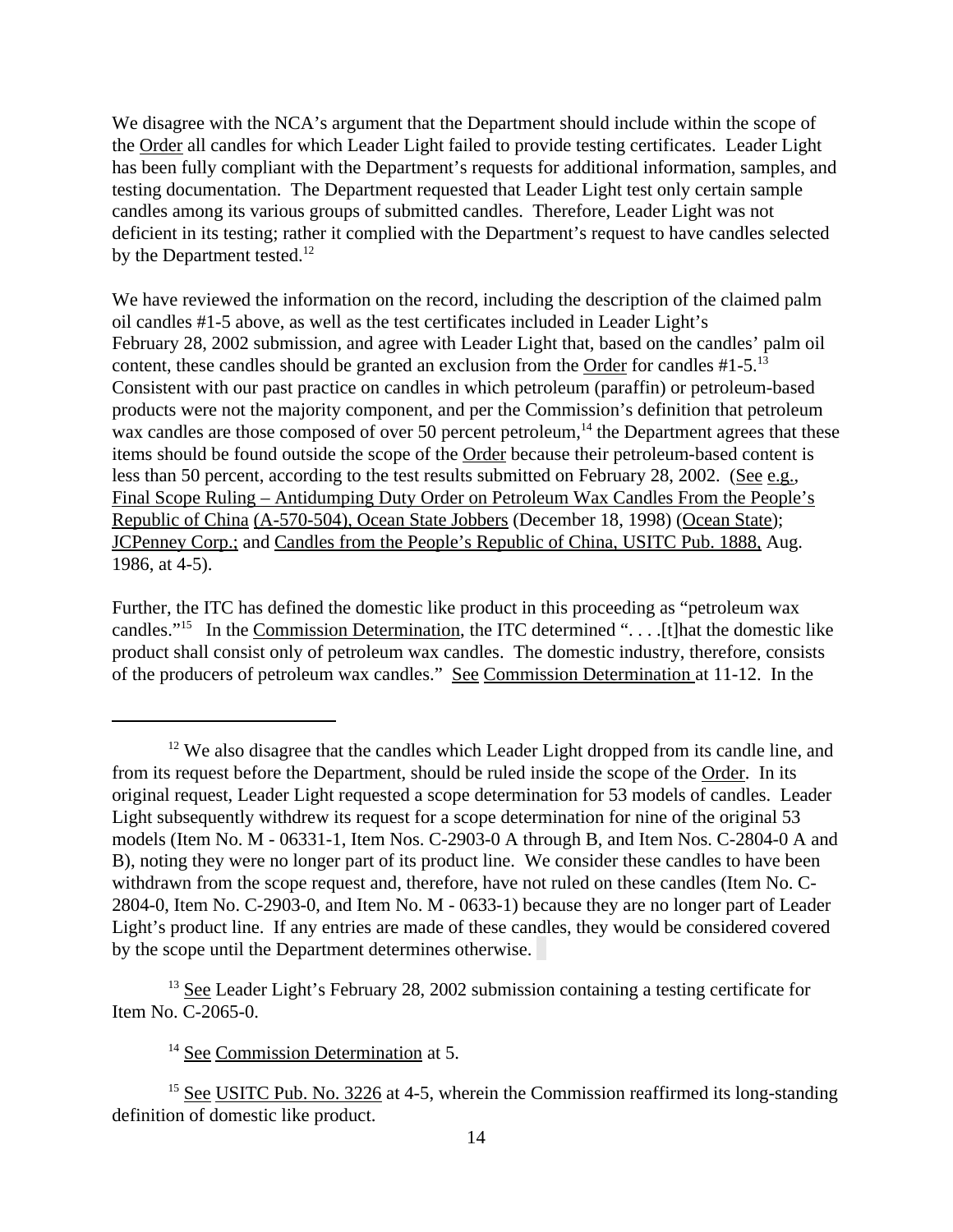process of examining the domestic product in greater detail, the ITC recognized the existence of specialty candle-making operations, and, more importantly, such operations' potential requirement for more "exotic" or different types of waxes. Specifically, as noted by Russ Berrie, the ITC stated the following regarding the domestic product:

Waxes. – There are two broad categories of wax used for commercial purposes: natural and synthetic. The bulk of candle manufacturing utilizes natural waxes, principally paraffins, microcrystallines, stearic acid, and beeswax. However, specialty candle making operations do have requirements for the more "exotic" types of wax, such as hydrogenated vegetable oil or jojoba.

See Commission Determination at 51-52. In addition, the Department recognizes that palm oil (and palm oil wax, as in the instant case) is not obtained from petroleum sources, nor is there a reasonable argument that the origin of palm oil is petroleum-based. With respect to the NCA's argument that Leader Light's candles should be considered under the "later-developed merchandise" criteria of section  $351.225(k)(2)$  of the regulations, the Department finds that it is not appropriate to consider such an allegation in the context of a scope inquiry under 19 CFR  $351.225(k)(1)$ . Therefore, the Department, at this time, is not making a determination as to whether Leader Light's palm oil candles are "later-developed merchandise" as identified by section  $351.225(k)(2)$  of the regulations.

Consequently, because candles #1-5 have a majority composition of palm oil, we find that candles #1-5 are not covered by the Order. Therefore, candles #1-5 are found to be outside the scope of the Order.

- **6. Palm Oil / Petroleum Wax Pillar Candle (Item No. C-0192)**
- **7. Palm Oil / Petroleum Wax Pillar Candle (Item No. C-0194)**
- **8. Palm Oil / Petroleum Wax Pillar Candle (Item No. C-0196)**
- **9. Palm Oil / Petroleum Wax Pillar Candle (Item No. C-0197)**
- **10. Palm Oil / Petroleum Wax Pillar Candle (Item No. C-0202)**
- **11. Palm Oil / Petroleum Wax Pillar Candle (Item No. C-0203)**

The Department finds that items #6-11 also fall outside the Order's scope. These candles, containing a "sparkle" marble finish, are pillar candles available in varying sizes and colors. Test results submitted by Leader Light, and obtained using Customs Method 34-07, indicate that candle #6 (the only candle of this group the Department requested to be tested), Item No. C-0192, is comprised of 64.9 percent palm oil and 35.1 percent paraffin wax. As with candles #1- 5, items #6-11 have a majority composition of palm oil. Therefore, for the reasons stated above in the analysis of candles #1-5, Leader Light's "sparkle" marble finish, majority palm oil, pillar candles fall outside the scope of the Order.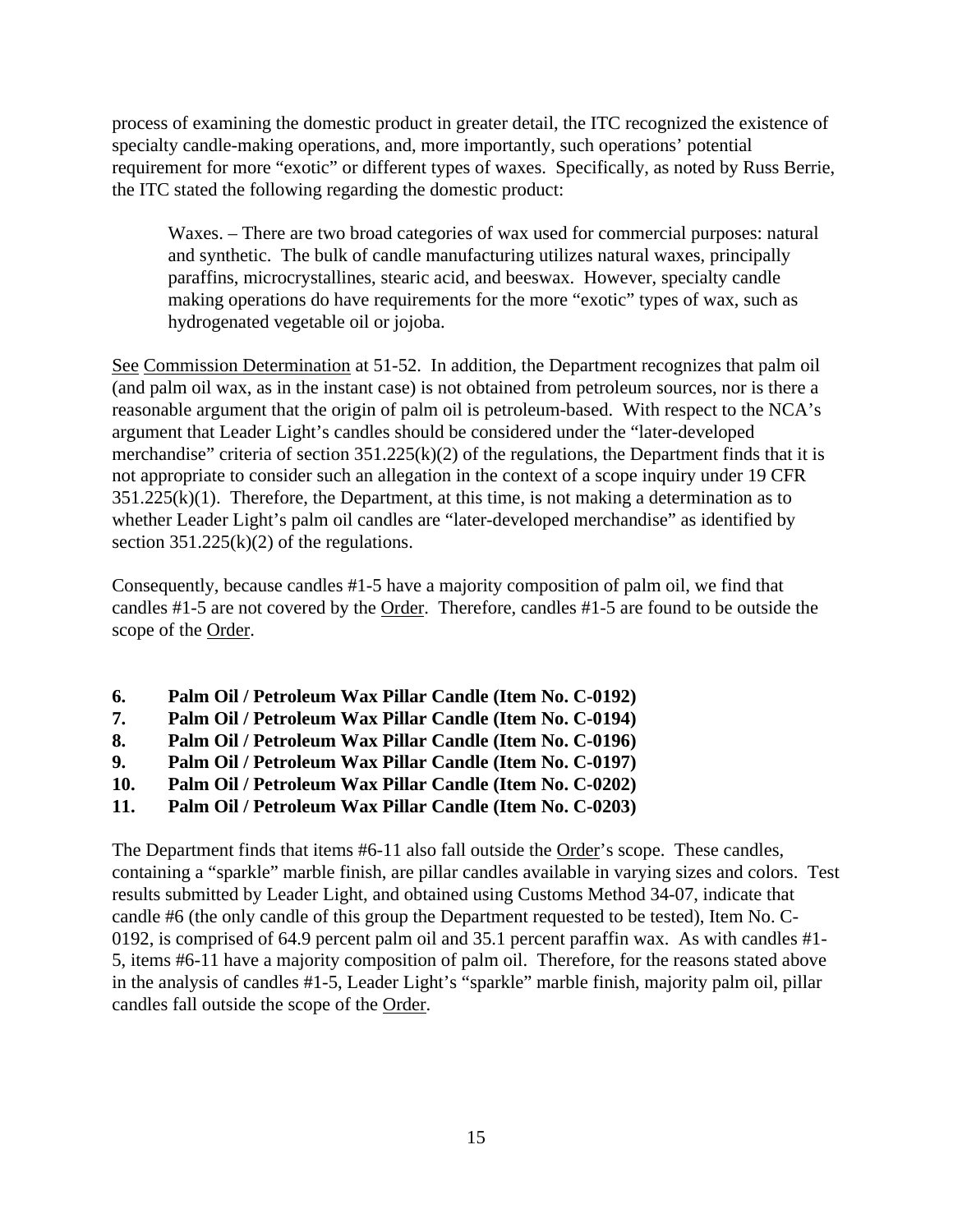- **12. Palm Oil / Petroleum Wax Pillar Candle (Item No. C-3076-0-A)**
- **13. Palm Oil / Petroleum Wax Pillar Candle (Item No. C-3076-0-B)**
- **14. Palm Oil / Petroleum Wax Pillar Candle (Item No. C-3077-0-A)**
- **15. Palm Oil / Petroleum Wax Pillar Candle (Item No. C-3077-0-B)**
- **16. Palm Oil / Petroleum Wax Pillar Candle (Item No. C-3078-0-A)**
- **17. Palm Oil / Petroleum Wax Pillar Candle (Item No. C-3078-0-B)**

The Department finds that, for the reasons outlined below, items #12-17 fall outside the scope of the Order. These candles, wax-filled glass jar containers, are filled with various items, including stars, natural sea shells, insects, or artificial flowers. As with candles #1-11, according to Leader Light, these candles' majority component is not petroleum wax (55 percent palm oil). The Department's October 26, 2001 request for testing of certain sample candles in Leader Light's scope request included a sample from this group of candles (Item No. C-2804-0), but Leader Light subsequently removed this item from its product line.

However, with respect to Leader Light's remaining candles, the Department has ruled in the past that candles that are less than 50 percent petroleum-based are outside the Order's scope. See JCPenney Corp.; see also Ocean State; Candles from the People's Republic of China, USITC Pub. 1888, Aug. 1986, at 4-5. These candles, therefore, fall outside the Order's scope.

# **18. Palm Oil / Petroleum Wax Pillar Ceramic Duck Candle (Item No. C-3045-1)**

Based on the composition of candle #18, the Department finds that it is outside the scope of the Order. This item, a set of three ceramic duck figurines filled with wax and set on a ceramic plate, measures approximately 12 inches in length. The individual duck figurines measure an estimated 5 inches in width. In its February 28, 2002 submission, Leader Light included revised test results for this candle, which were obtained using Customs Method 34-07. These test results indicate that this candle is comprised of 23.3 percent paraffin wax and 76.7 percent palm oil wax.

As noted for candles #1-17, the Department has previously ruled that candles in which petroleum-based products were not the majority component should fall outside the scope of the Order. This item, therefore, falls outside the scope of the Order.

## **19. Palm Oil / Petroleum Wax Molded Candle (Item No. C-3339-0)**

The Department finds that item #19 should be included in the scope of the Order. This candle, a pillar measuring approximately 3 inches in diameter and 6 inches in height, contains a textured surface. In its February 28, 2002 submission, Leader Light included revised test results for this candle, which were obtained using Customs Method 34-07. These test results indicate that this candle is comprised of 52.5 percent paraffin wax and 47.5 percent palm oil wax. Because the majority component for this candle is not palm oil, but instead paraffin wax, this candle falls within the scope of the Order.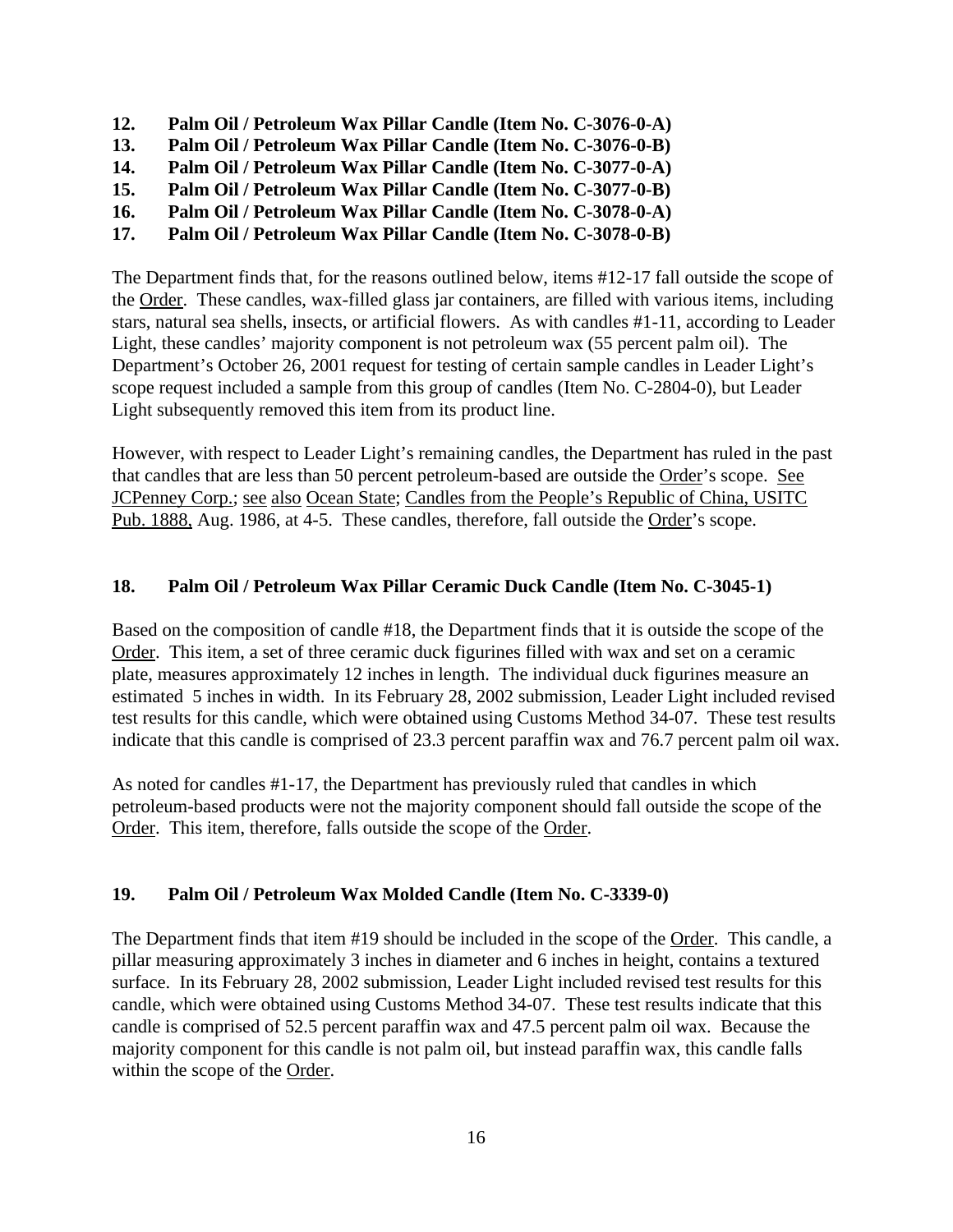# **20. Palm Oil / Petroleum Wax "Rustic" Candle (Item No. C-3340-0-A)**

# **21. Palm Oil / Petroleum Wax "Rustic" Candle (Item No. C-3340-0-B)**

The Department finds that these items should fall outside the scope of the Order. This candle is a pillar candle containing a "rustic," textured outer surface. Test results provided by Leader Light in its February 28, 2002 submission indicate that this candle contains 54.8 percent palm oil wax and 45.2 percent paraffin wax. Thus, the majority component of this product is palm oil wax. Therefore, Leader Light's "Rustic" candle should be excluded from the scope of the Order.

## **22. Palm Oil / Petroleum Wax "Crackle Finish" Candle (Item No. C-3775-0)**

The Department finds that candle #22 is not eligible for exclusion from the Order's scope, based on its composition of palm oil. Leader Light's "Crackle Finish" candle, a pillar candle measuring approximately 3 inches in diameter and height, contains a "crackle" finish outer surface. Leader Light included test results for this candle in its February 28, 2002 submission, which demonstrate that the candle contains 69.6 percent paraffin wax and 30.4 percent palm oil wax. Thus, the majority component of this candle is not palm oil wax, but rather paraffin wax. Therefore, this product does not merit an exclusion from the scope of the Order.

# **23. Palm Oil / Petroleum Wax Smooth Candle (Item No. C-3776-0)**

The Department finds that this candle is not covered by the scope of the Order. This candle is a smooth pillar and is manufactured in varying sizes and multiple colors. As part of its February 28, 2002 submission, Leader Light included test results regarding the candle's composition which demonstrate that this candle contains 49.2 percent paraffin wax and 50.8 percent palm oil wax. As the majority component of this candle is not petroleum wax, based on testing documentation, and also similar to the analyses for candles #1-18, this candle should fall outside the scope of the Order.

- **24. 31. Palm Oil / Petroleum Wax "Tin Box" Candle (Item No. C-2502-0) A H**
- **32. 39. Palm Oil / Petroleum Wax "Tin Box" Candle (Item No. C-2503-0) A H**
- **40 47. Palm Oil / Petroleum Wax "Tin Box" Candle (Item No. C-2505-0) A H**

For the reasons indicated below, the Department finds that candles #24-47 fall outside the scope of the Order. These candles, wax-filled tin containers, are manufactured in varying sizes and multiple colors. Leader Light included test results for those candles from this group that were selected by the Department for testing. These results demonstrate that the candles contain 49.5 percent paraffin wax and 50.5 percent palm oil wax. For the same reasons outlined above, Leader Light's "Tin Box" candles fall outside the scope of the Order.

The remaining 26 candles included in Leader Light's request were not claimed to contain a majority of palm oil wax content. Therefore, we are examining these candles based on Leader Light's request that they meet the novelty candle exception.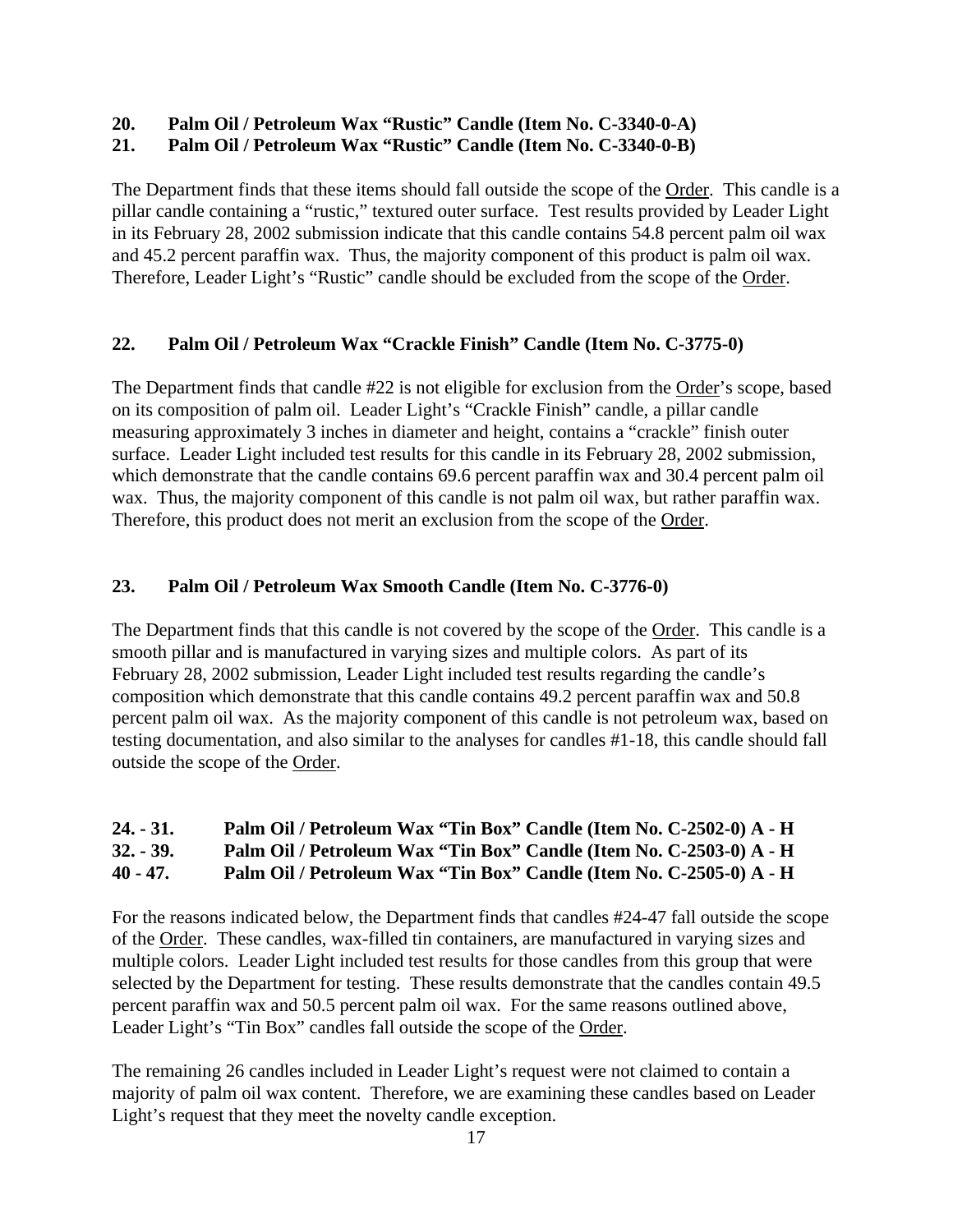- **48. "Merry Christmas" Musical Candle (Item No. C-0553-A)**
- **49. "Merry Christmas" Musical Candle (Item No. C-0553-B)**
- **50. "PEACE" Musical Candle (Item No. C-0553-A)**
- **51. "PEACE" Musical Candle (Item No. C-0553-B)**
- **52. "Happy Birthday" Musical Candle (Item No. C-0553-A)**
- **53. "Happy Birthday" Musical Candle (Item No. C-0553-B)**
- **54. "Season's Greetings" Musical Candle (Item No. C-0553-A)**
- **55. "Season's Greetings" Musical Candle (Item No. C-0553-B)**

These items, battery-operated pillar "musical" candles, are decorated with the words "Merry Christmas," "Season's Greetings," "Peace," and "Happy Birthday" inscribed on the candles' surface. These subject candles are also decorated with multi-colored designs: a depiction of three candles on the "Season's Greetings" candle, a depiction of a sleigh on the "Merry Christmas" candle, a depiction of a cake on the "Happy Birthday" candle, and a depiction of bells on the "Peace" candle. Leader Light states in its September 10, 2001 submission that its musical candles are comprised of 87 percent petroleum wax. The Department has previously held that candles containing the word "PEACE" are not specifically related to a holiday and are within the scope of the Order. See Final Scope Ruling – Antidumping Duty Order on Petroleum Wax Candles From the People's Republic of China (A-570-504), Meijer, Inc. (December 15, 1997) (Meijer 1997). Therefore, Leader Light's "Peace" musical candles are covered by the scope of the Order.

Leader Light's "Happy Birthday" and "Season's Greetings" candles are not novelty candles "[h]aving scenes or symbols of other occasions (e.g., religious holidays or special events) depicted in their designs" nor are they in the shape of an identifiable object. Therefore, these candles do not qualify for the novelty candle exception to the Order and are covered by the scope of the Order. See Customs Notice. With respect to Leader Light's "Merry Christmas" candle, this candle is related specifically to the Christmas holiday. In addition to the words "Merry Christmas," this candle is decorated with significant (molded) decorative holiday designs, which if removed, would cause significant damage to the candles. Therefore, Leader Light's "Merry Christmas" candle is eligible for exclusion from the Order under the holiday novelty exemption.

- **56. Brick Candle (Item No. C-0902-A)**
- **57. Brick Candle (Item No. C-0902-B)**
- **58. Brick Candle (Item No. C-0902-1-A)**
- **59. Brick Candle (Item No. C-0902-1-B)**

The Department finds that Leader Light's "Brick" candles, items #14-16, are within the scope of the Order. Leader Light's "Brick" candle (Item No. C-0902-1) measures approximately 9 inches in length, and is embossed with three designs, a tree, a star, and a snowflake on one side of the candle. A second design of this candle (Item No. C-0902) is embossed with the word "Joy" in the candle's side. Leader Light, in its submission, states that this candle is comprised of 100 percent petroleum wax. The Department has previously held that candles with stars and snowflakes are not eligible for a holiday novelty exemption, and has also held that candles containing the word "Joy" are within the scope of the Order. See Meijer 1997.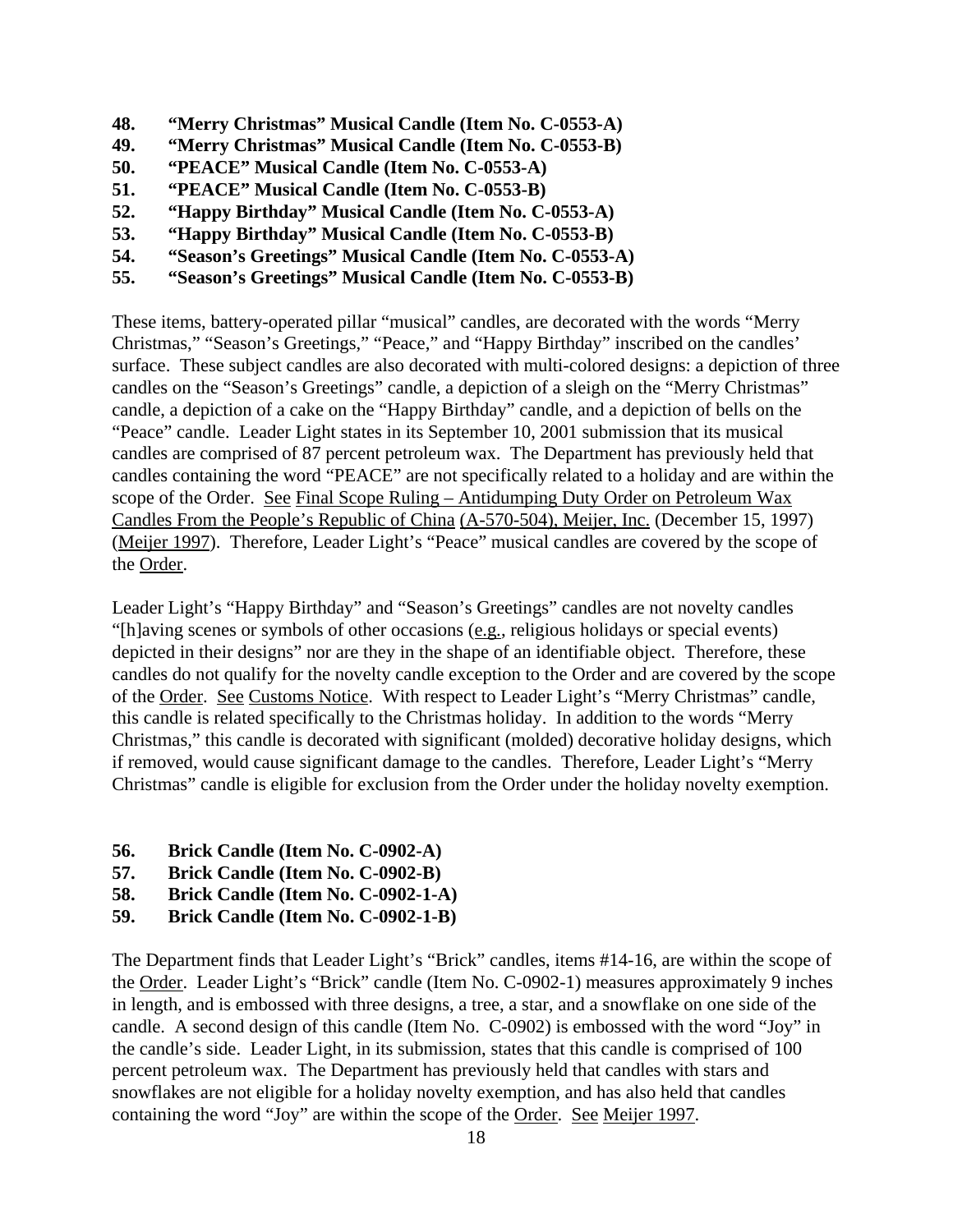In SFCC, the Department ruled that a pillar candle containing a carved Christmas tree with a star was outside the scope of the Order because the tree and star were indicative of a Christmas tree. However, nothing about the tree design on Leader Light's candle is indicative of a Christmas tree or the Christmas season. Leader Light's "Brick" candles, therefore, are covered by the Order's scope. See e.g., Final Scope Ruling – Antidumping Duty Order on Petroleum Wax Candles From the People's Republic of China (A-570-504), American Greetings (May 4, 2000) (American Greetings); see also Meijer 1997.

#### **60. Pillar Candle Gift Set (Item No. C-2594-0)**

The Department determines that this candle is covered by the Order's scope. Leader Light notes that this candle, a gift set, comprised of a pillar candle which Leader Light states contains 100 percent petroleum wax, is intended for use during the Christmas holiday season. The subject candle measures approximately 3 inches in height, and is a smooth pillar with sides decorated by "clamped" beads. However, nothing in the appearance of this candle suggests that it would be used solely for the Christmas holiday, i.e., there are no characteristics which would render it to be a holiday novelty candle. Therefore, this candle remains within the scope of the Order. See Final Determination.

### **61. Star Candles (Item No. C-2595-0)**

As with candle #60 above, the Department finds that this candle is covered by the scope of the Order. Leader Light notes that this candle gift set, comprised of a star-shaped candle (which Leader Light states contains is made of 100 percent petroleum wax), is intended for use during the Christmas holiday season. This item measures approximately 4 inches in length, approximately 2 inches high, and is manufactured in red or silver. The Department has previously ruled that star-shaped candles are within the Order's scope. See Barthco; see also Meijer. Also, nothing in the appearance of these candles suggests that they would be used solely for the Christmas holiday, i.e., there are no characteristics which would render them to be holiday novelty candles. Leader Light's star candles, therefore, fall inside the scope of the Order.

### **62. Ceramic Filled Candles (Item No. C-2638-0)**

The Department finds that, for the reasons outlined below, Leader Light's "Ceramic Filled" candles fall within the Order's scope. This item is made up of a set of three ceramic wax-filled containers, which, according to Leader Light, are decorated with various "concaved" Christmas patterns (stars, snowflakes, and trees) and are comprised of 100 percent petroleum wax. The subject candles measure approximately 3 inches in height and width. Nothing in the "concaved" patterns, depicting stars, snowflakes, and trees, is expressly connected with the Christmas holiday. The scope language clearly includes "[a]nd various wax-filled containers." See Final Determination. Further, in previous scope rulings, the Department has determined that waxfilled containers fall inside the scope of the Order. See Final Scope Ruling – Antidumping Duty Order on Petroleum Wax Candles From the People's Republic of China (A-570-504), Leader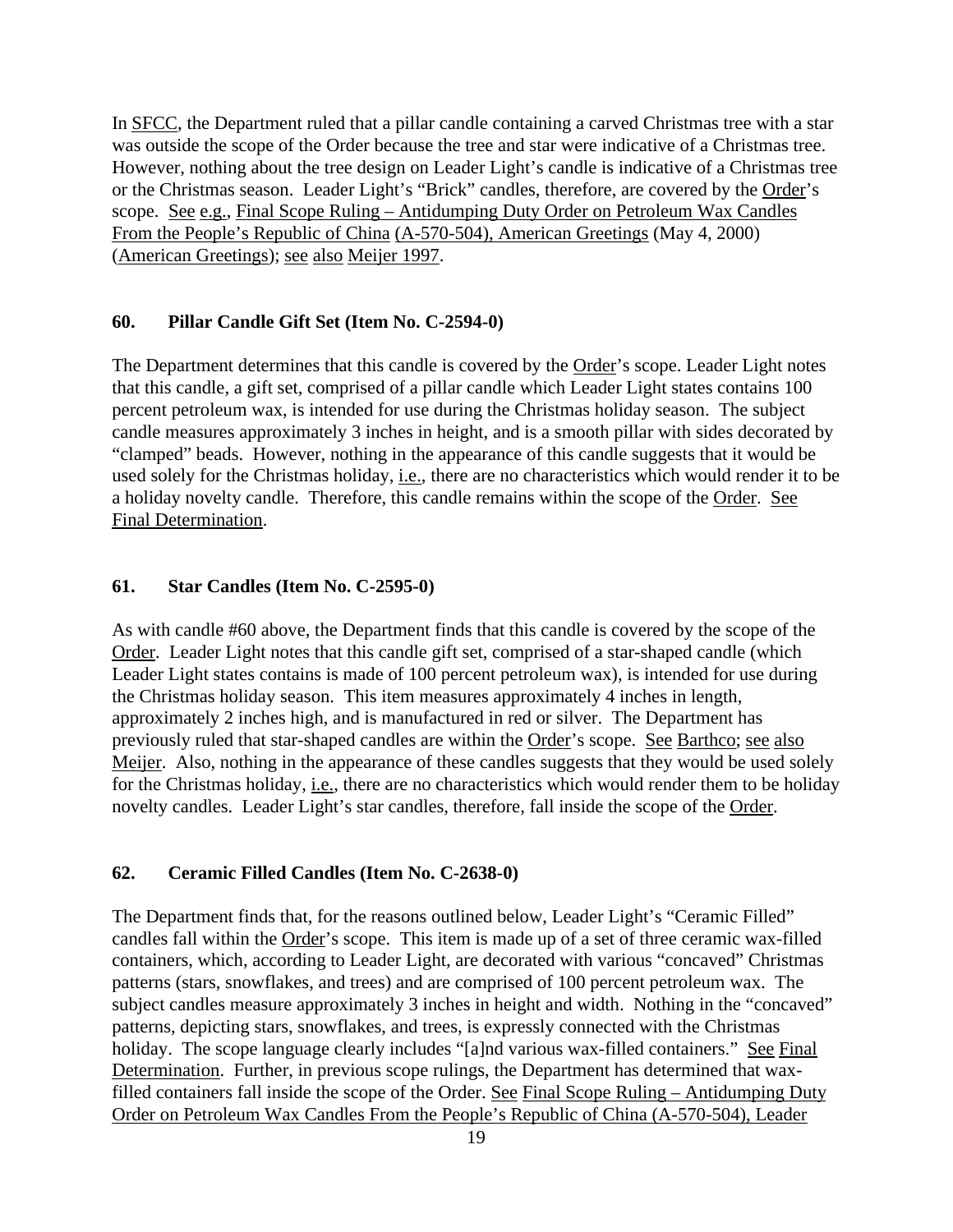Light (August 31, 1998). These candles are, therefore, ruled to be covered by the scope of the Order.

# **63. Candle Garden (Item No. C-2584-0-A)**

# **64. Candle Garden (Item No. C-2584-0-B)**

The Department finds that, for the reasons outlined below, Leader Light's "Candle Garden" candles fall within the Order's scope. These "Candle Gardens" are each comprised of three pillar candles and one ball-shaped candle and are available in two different colors. These items rest on a ceramic plate decorated with various artificial accessories. Pillar candles are specifically covered under the scope of the Order, and the Department has ruled ball-shaped candles to be within the scope of the Order. See Final Scope Ruling – Antidumping Duty Order on Petroleum Wax Candles From the People's Republic of China (A-570-504), Avon Products, Inc. (April 8, 2002) (Avon). For these reasons, Leader Light's Candle Garden candle sets fall within the scope of the Order.

- **65. Floating Candles (Item No. C-2628-0-A)**
- **66. Floating Candles (Item No. C-2628-0-B)**
- **67. Floating Candles (Item No. C-2628-0-C)**
- **68. Floating Candles (Item No. C-2628-0-D)**
- **69. Floating Candles (Item No. C-2628-0-E)**

The Department finds that candles #65-69 fall within the scope of the Order. These items are smooth floating candles measuring approximately two inches in height. Although Leader Light notes that these candles, packaged in sets of six, are for use during the Christmas season, nothing inherent in the design connects these candles to the holiday season. Further, the Department has ruled in the past that floating round candles are within the scope of the Order. These candles are, therefore, included in the Order's scope. See Final Scope Ruling – Antidumping Duty Order on Petroleum Wax Candles From the People's Republic of China (A-570-504), Endar Corp. (December 24, 1998) (Endar Corp. 1998); see also Meijer.

- **70. Artificial Flower Candles (Item No. C-1495-A)**
- **71. Artificial Flower Candles (Item No. C-1495-B)**
- **72. Artificial Flower Candles (Item No. C-1495-C)**
- **73. Artificial Flower Candles (Item No. C-1495-D)**

The Department finds that these candles fall within the scope of the Order. These candles are wax-filled containers, in varying colors, and according to Leader Light, comprised of 100 percent petroleum wax. Further, these items are packaged with decorative artificial flowers and wrapped in clear fabric. As with candle #19, these products are clearly wax-filled containers covered specifically by the Order's scope, and should, therefore, be included in the scope of the Order.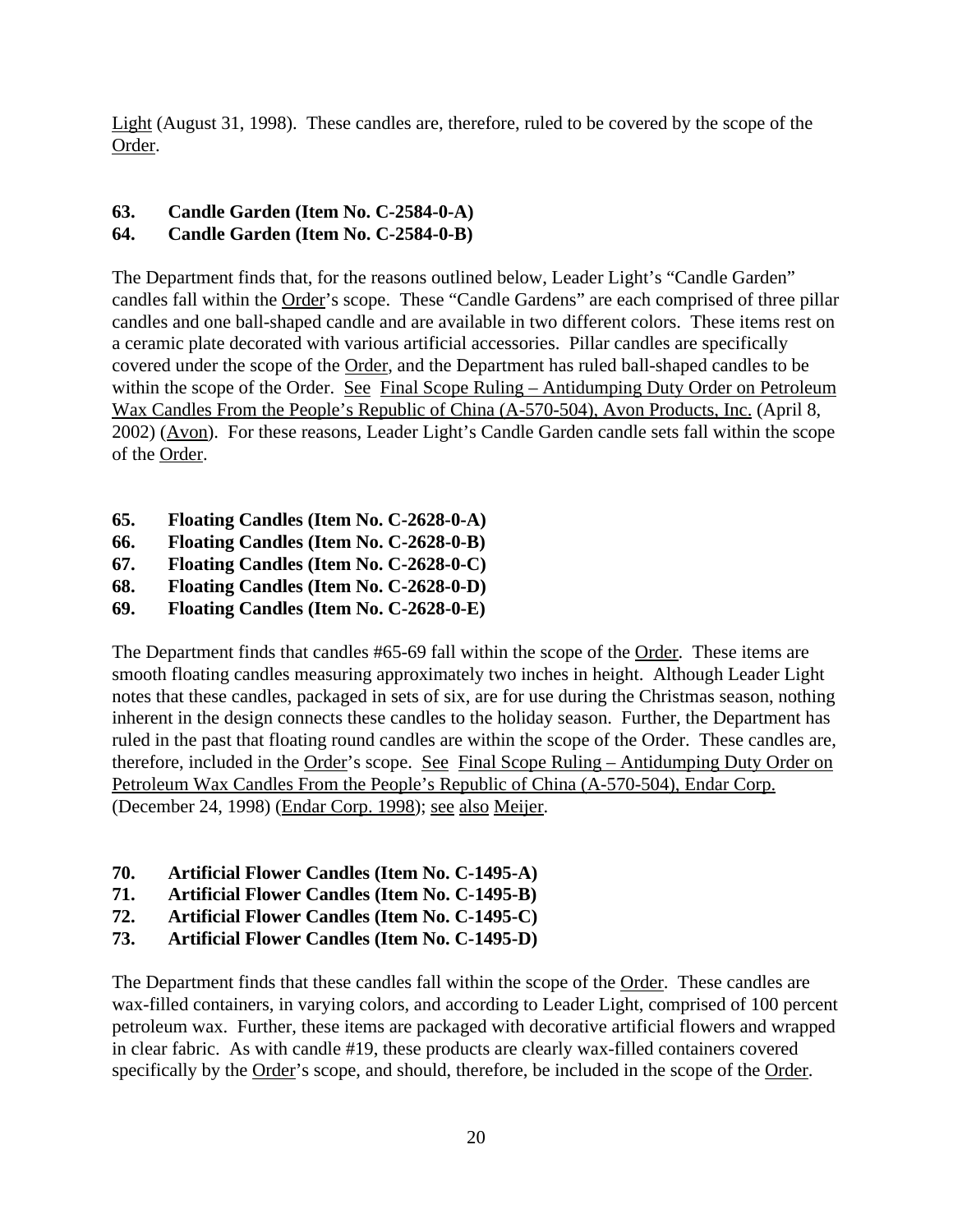# **Recommendation**

We recommend finding that the following candles are not covered by the scope of the Order; either because they contain less than 50 percent petroleum-based products or because they meet the novelty candle exception. See Customs Notice.

| Item No.                                                                                     | <b>Description</b>                                |
|----------------------------------------------------------------------------------------------|---------------------------------------------------|
| $C-2065$<br>$C-2066$<br>$C-2067$<br>$C-2068$<br>$C-2069$                                     | Palm Oil/Petroleum Wax Pillar Candles             |
| $C-0192$<br>$C-0194$<br>$C-0196$<br>$C-0197$<br>$C-0202$<br>$C-0203$                         | Palm Oil/Petroleum Wax Pillar Candles             |
| $C-3076-0-A$<br>$C-3076-0-B$<br>$C-3077-0-A$<br>$C-3077-0-B$<br>$C-3078-0-A$<br>$C-3078-0-B$ | Palm Oil/Petroleum Wax Pillar Candles             |
| $C-3045-1$                                                                                   | Palm Oil/Petroleum Wax Pillar Ceramic Duck Candle |
| $C-3340-0-A$<br>$C-3340-0-B$                                                                 | Palm Oil/Petroleum Wax "Rustic" Candles           |
| $C-3776-0$                                                                                   | Palm Oil/Petroleum Wax Smooth Candle              |
| $C-2502-0$ A-H<br>C-2503-0 A-H<br>C-2505-0 A-H                                               | Palm Oil/Petroleum Wax "Tin Box" Candles          |
| $C-0553-A$<br>$C-0553-B$                                                                     | "Merry Christmas" Musical Candles                 |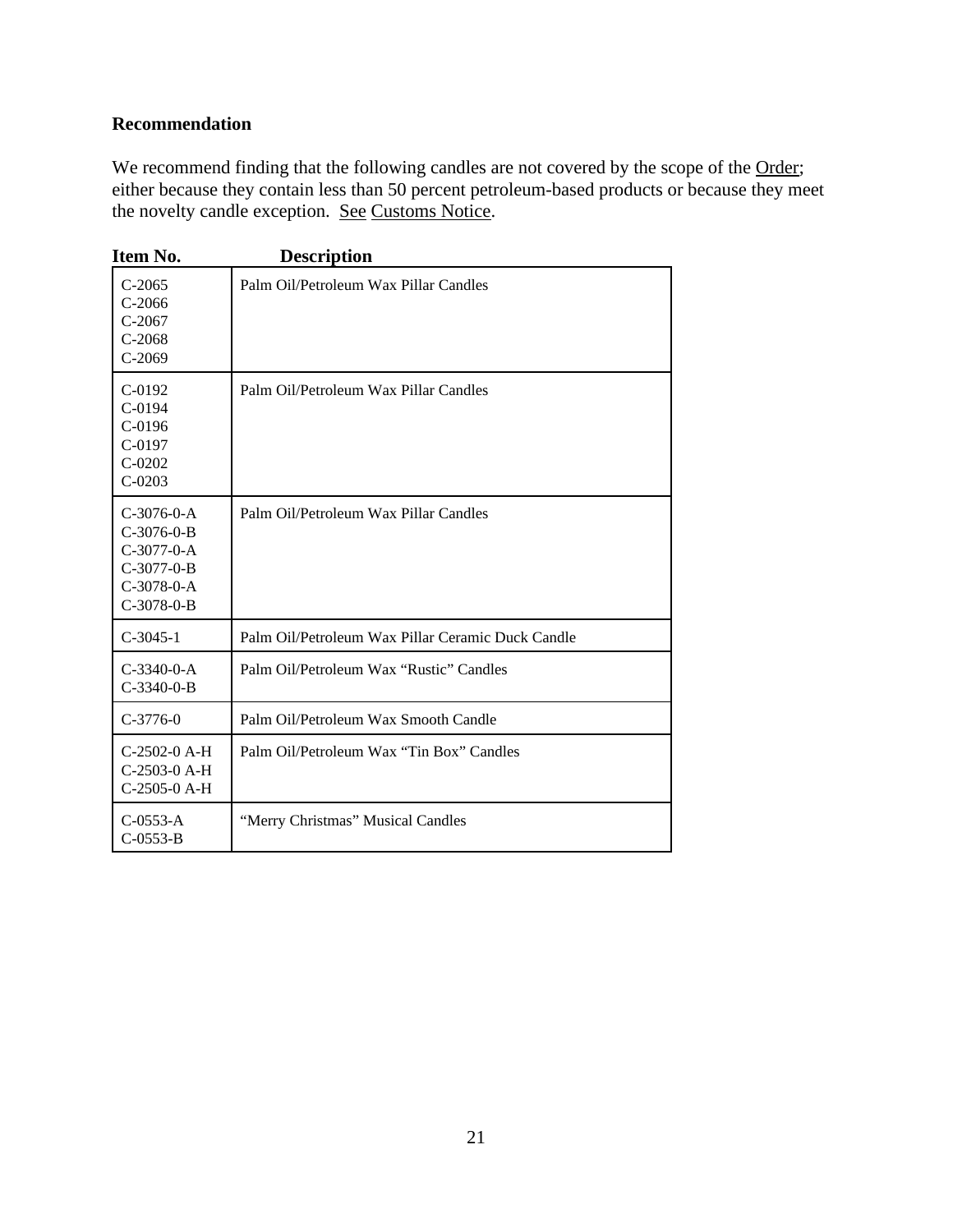We recommend finding that the following candles are covered by Order's scope, because they are more than 50 percent petroleum and they do not meet the novelty candle exception.

| Item No.                     | <b>Description</b>                             |
|------------------------------|------------------------------------------------|
| $C-3339-0$                   | Palm Oil/Petroleum Wax Molded Candle           |
| $C-3775-0$                   | Palm Oil/Petroleum Wax "Crackle Finish" Candle |
| $C-0553-A$<br>$C-0553-B$     | "PEACE" Musical Candles                        |
| $C-0553-A$<br>$C-0553-B$     | "Happy Birthday" Musical Candles               |
| $C-0.553-A$<br>$C-0553-B$    | "Season's Greetings" Musical Candles           |
| $C-0902-A$<br>$C-0902-B$     | <b>Brick Candles</b>                           |
| $C-0902-1-A$<br>$C-0902-1-B$ | <b>Brick Candles</b>                           |
| $C-2594-0$                   | Pillar Candle Gift Set                         |
| $C-2595-0$                   | <b>Star Candles</b>                            |
| $C-2638-0$                   | <b>Ceramic Filled Candles</b>                  |
| $C-2584-0-A$<br>$C-2584-0-B$ | <b>Candle Gardens</b>                          |
| $C-2638-0$ A-E               | <b>Floating Candles</b>                        |
| C-1495 A-D                   | <b>Artificial Flower Candles</b>               |